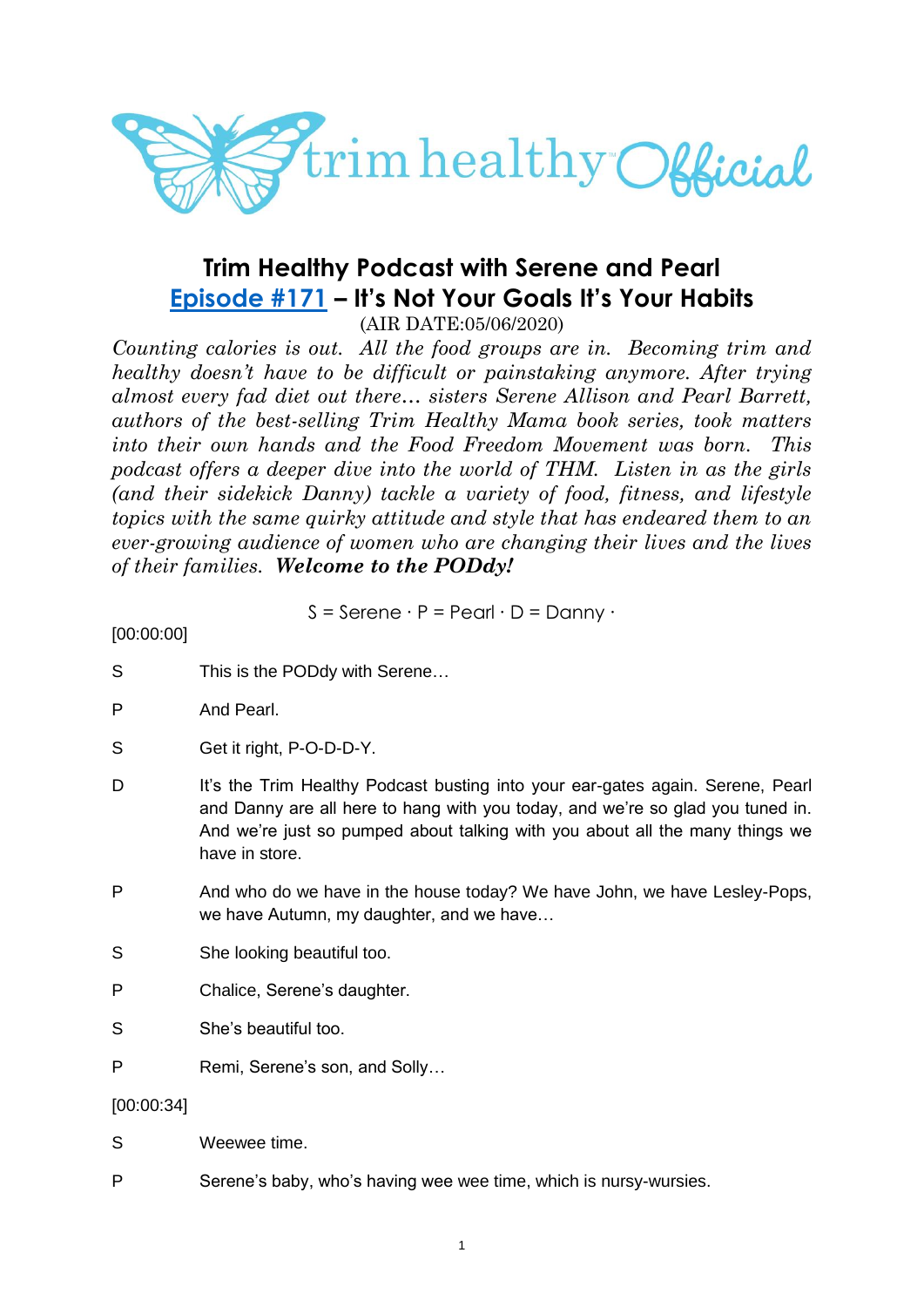| S          | Look at Danny's face.                                                                                                            |  |
|------------|----------------------------------------------------------------------------------------------------------------------------------|--|
| P          | And Danny, ye of the wool pant of early American.                                                                                |  |
| S          | Oh, he's so not my man. He's so in my club of wool pant.                                                                         |  |
| D          | This will be recorded forever.                                                                                                   |  |
| P          | Danny came in wearing these awesome wool                                                                                         |  |
| D          | He's so my man, with all the passion of Serene's earthy voice.                                                                   |  |
| P          | But, Serene, if someone does wear a piece of wool clothing that are as awesome<br>as that                                        |  |
| S          | There's not one thing on me that's not wool, except for this nylon jacket.                                                       |  |
| P          | They have to go in Serene's good books. Those pants are very awesome.<br>They're very, what would you call them, early American? |  |
| [00:01:09] |                                                                                                                                  |  |
| D          | Early American, yes.                                                                                                             |  |
| S          | Oh, yes.                                                                                                                         |  |
| P          | And they're wool, and they look like you're walking through the streets of New<br>York and                                       |  |
| S          | Selling a newspaper.                                                                                                             |  |
| P          | Yes.                                                                                                                             |  |
| D          | Yes, yes.                                                                                                                        |  |
| S          | A penny, a penny for the news.                                                                                                   |  |
| D          | Well, there was a cut back then                                                                                                  |  |
| S          | Pence.                                                                                                                           |  |
| D          | That seems to be lost today.                                                                                                     |  |
| P          | I love the cut.                                                                                                                  |  |
| D          | Yes, the cut is so classic.                                                                                                      |  |
| [00:01:22] |                                                                                                                                  |  |
| P          | Also, I'm not sure if I can see my own husband in them.                                                                          |  |
| S          | No.                                                                                                                              |  |
| D          | Oh, I could see Charles in them.                                                                                                 |  |
| S          | Neither mine.                                                                                                                    |  |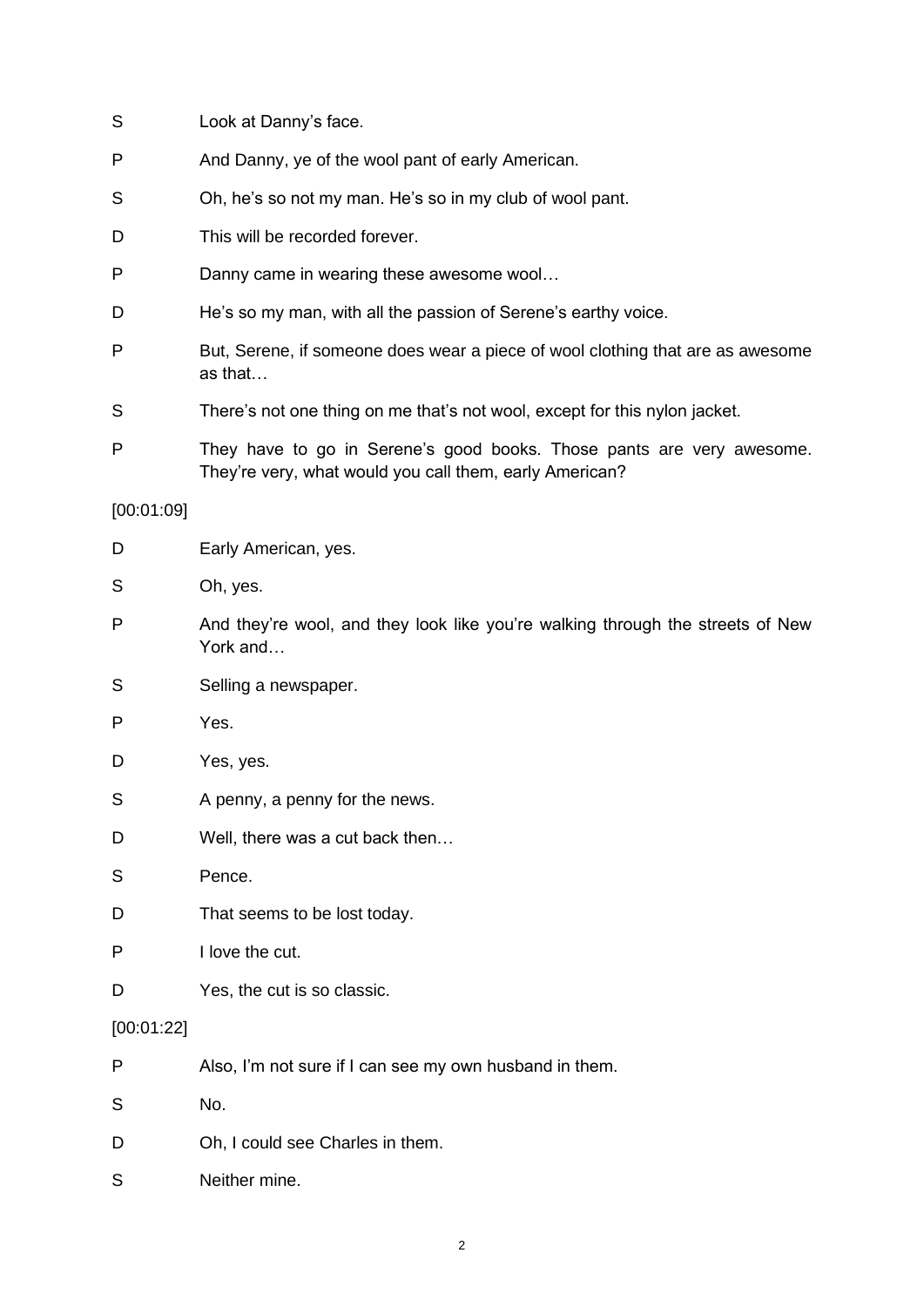| P          | What?                                                                                                                                                                                                                   |  |
|------------|-------------------------------------------------------------------------------------------------------------------------------------------------------------------------------------------------------------------------|--|
| D          | Let me take Charles on a day, let me just have a day with Charles                                                                                                                                                       |  |
| P          | Oh, that would be the funniest day.                                                                                                                                                                                     |  |
| D          | He will                                                                                                                                                                                                                 |  |
| S          | My sons have tried to take my husband on a special day, you know those days<br>where you try to recreate the fashion of the                                                                                             |  |
| P          | Yes, tried to like his                                                                                                                                                                                                  |  |
| S          | The old dog that can't learn any new tricks.                                                                                                                                                                            |  |
| D          | That just can't learn. No, what'll happen                                                                                                                                                                               |  |
| [00:01:43] |                                                                                                                                                                                                                         |  |
| P          | You-try-to-hip-up-your-parent day.                                                                                                                                                                                      |  |
| D          | I know what'll happen if I took Charlie shopping. He would reject 100% of the<br>items I picked out. He would let me know how much time of his I'm wasting, and<br>he would ask to quickly be dropped off back at home. |  |
| P          | He would.                                                                                                                                                                                                               |  |
| D          | Yes.                                                                                                                                                                                                                    |  |
| P          | He'd say he had to use the bathroom.                                                                                                                                                                                    |  |
| D          | Yes.                                                                                                                                                                                                                    |  |
| P          | All right                                                                                                                                                                                                               |  |
| J          | You'd come back with a ball cap.                                                                                                                                                                                        |  |
| D          | I'd come back with a ball cap.                                                                                                                                                                                          |  |
| P          | Yes, you would.                                                                                                                                                                                                         |  |
| D          | That's right, John.                                                                                                                                                                                                     |  |
| S          | Charlie has a ball cap from every town he's been to in life.                                                                                                                                                            |  |
| [00:02:06] |                                                                                                                                                                                                                         |  |
| P          | Every place we go to. He's a collector at heart, my husband. This is off topic, but<br>I have to stop it and curb it, or it'll be everything. Like, you know those                                                      |  |
| S          | Are you giving me permission to curb my husband's things too that he collects?                                                                                                                                          |  |
| P          | Oh, your husband's worse than mine. But you know the Western statues, they're<br>called Remington's, and they're statues of like horse fights and cowboys and<br>everything?                                            |  |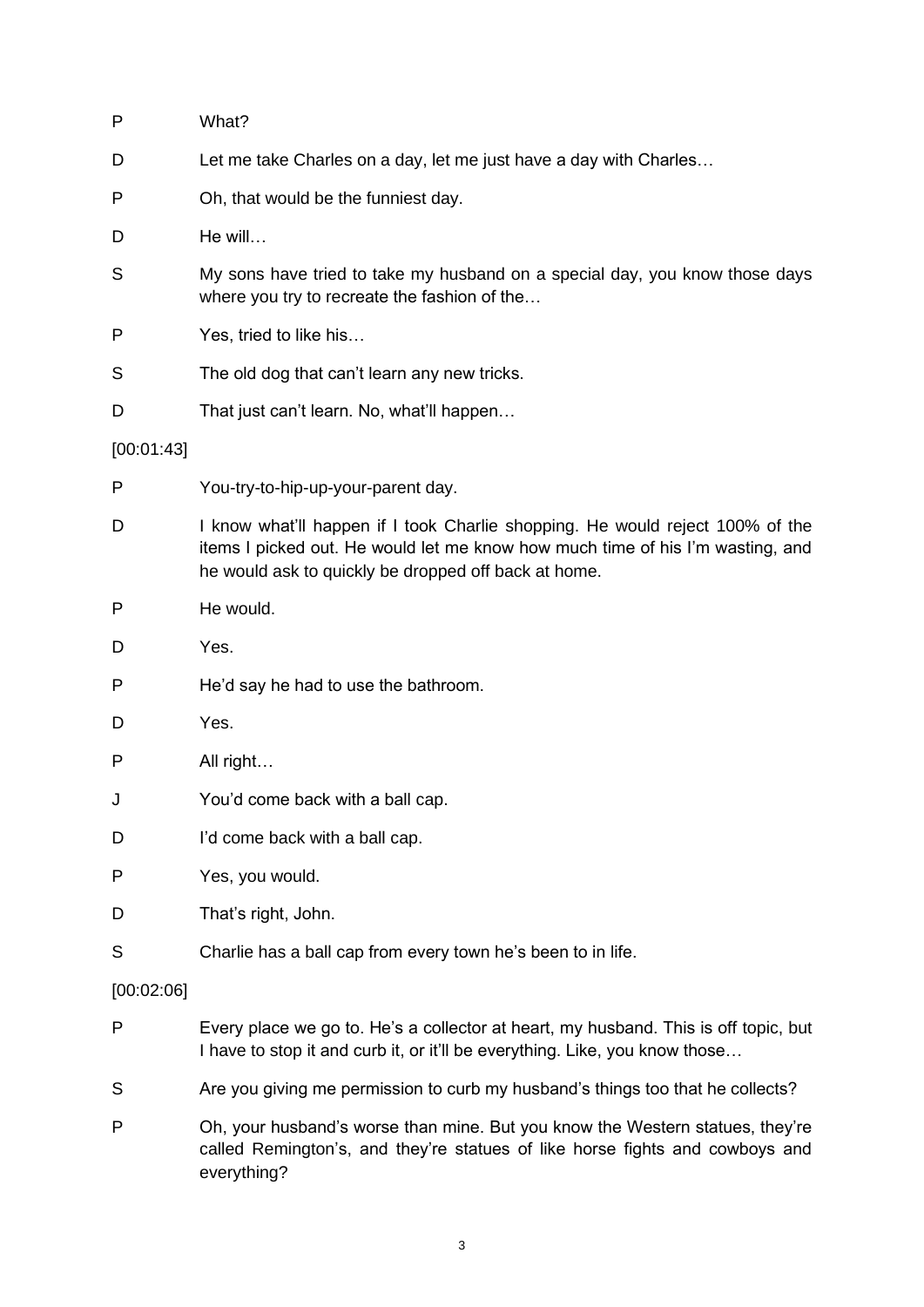| D          | Yes.                                                                                                                                    |  |
|------------|-----------------------------------------------------------------------------------------------------------------------------------------|--|
| S          | Oh, I like those.                                                                                                                       |  |
| P          | They're very expensive.                                                                                                                 |  |
| S          | Oh, I like them.                                                                                                                        |  |
| P          | He wanted one his whole life, could never afford one.                                                                                   |  |
| S          | Oh, yes.                                                                                                                                |  |
| P          | So, finally, when we started to get a little bit of money, he saved up and he got<br>one. Well, then he kept going. And in our new home |  |
| S          | Where are you going to put them?                                                                                                        |  |
| [00:02:44] |                                                                                                                                         |  |
| P          | Well, I had to stop it, Serene. I had to stop it. We've got about eight                                                                 |  |
| D          | Are they on display at your home?                                                                                                       |  |
| P          | They're on display, Danny, but he wanted them in every corner of the home. I<br>said, Honey, enough, because this                       |  |
| D          | It's time to heal from our childhood trauma.                                                                                            |  |
| P          | Yes.                                                                                                                                    |  |
| S          | It's looking a little bit violent, right.                                                                                               |  |
| P          | Yes, enough.                                                                                                                            |  |
| S          | With like bulls stabbing cowboys through the heart.                                                                                     |  |
|            | I let him get a ball cap at every place we go                                                                                           |  |
| D          | Oh, that was the replacement.                                                                                                           |  |
| P          | And he feels satisfied.                                                                                                                 |  |
| D          | He used to bring me a ball cap every trip.                                                                                              |  |
| P          | Yes, he'll take other people ball caps.                                                                                                 |  |
| [00:03:10] |                                                                                                                                         |  |
| S          | I wish my husband was just a little bit of a ball cap collector. He collects huge,<br>big machinery                                     |  |
| P          | No, and he collects shipping containers.                                                                                                |  |
| S          | That die around the house. They're like big                                                                                             |  |
| D          | Sculptures.                                                                                                                             |  |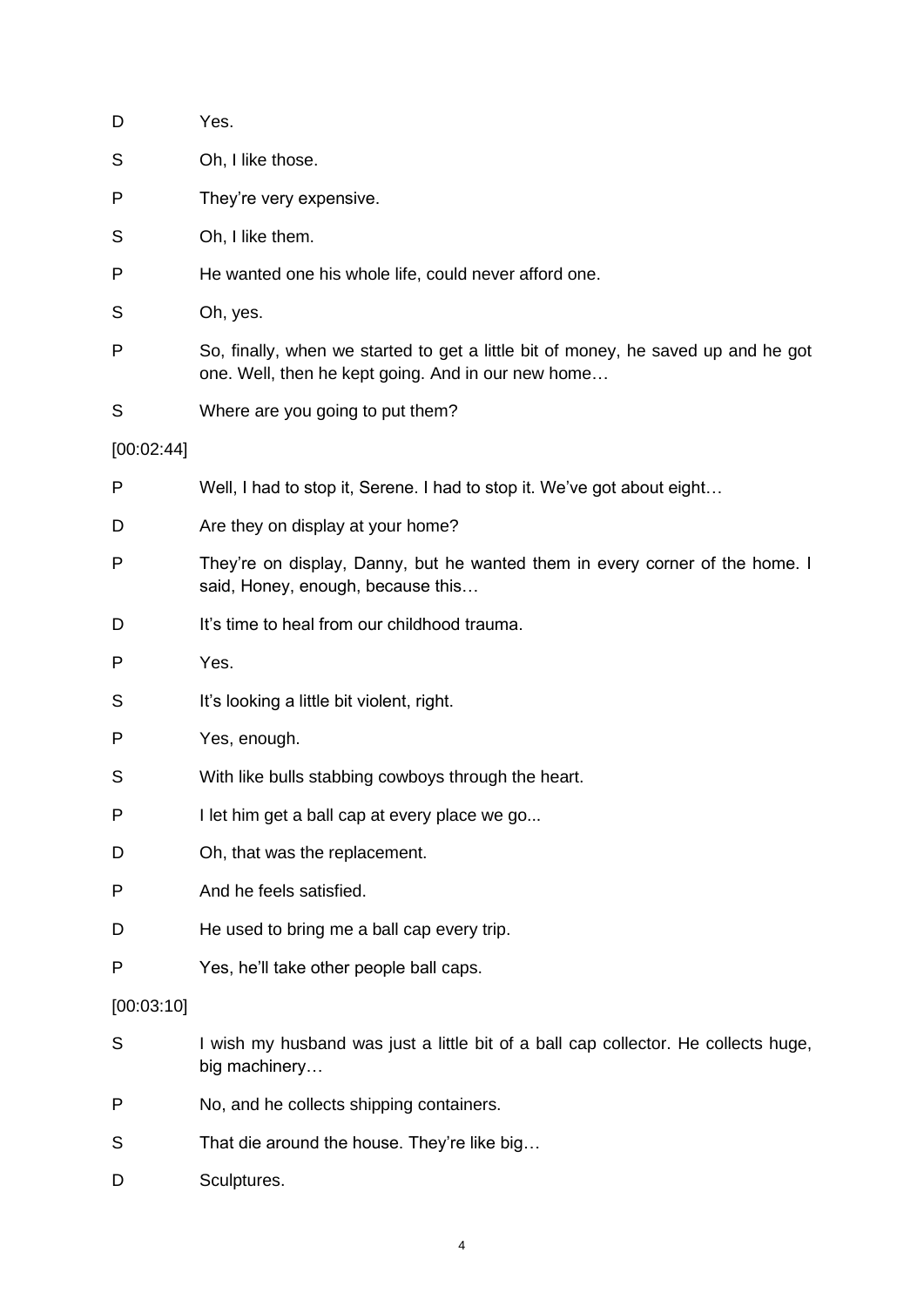- S Anthropology... The dinosaur bone thing.
- P If you go to Serene's house, I've got such a good topic, we're going to give ourselves one more minute of a rabbit trail, if you go there, Sam's display of collections is so funny. I mean, it's not little things, it's huge, broken-down buses, trams, & RVs…
- S From San Diego.
- P Yes, trams, shipping containers…
- S Trams with broken windows.
- P The strangest vehicles you've ever seen, anything he can win on eBay that's big.

### [00:03:48]

- S **S** Or accidentally win on an auction.
- P Yes.
- S I get scared when he does the auction on a Saturday morning.
- P That's
- S Because, no, don't worry, don't worry, I'm not going to bid. But then he'll do the accidental bid…
- P And it costs \$1,000...
- S And then he
- P But it would cost \$10,000 to fix.
- D Yes, yes.
- S Yes, but then he has to drive… On our one day off we could be together, he's driving to Louisville and this and that to pick up the big, old…
- D Pulling a big trailer.
- S Dinosaur bones.
- P But it's the joy, it's the joy.

#### [00:04:08]

- S It's the joy. P Hey, guys. D Hey, I was going to suggest that, that I bet it's actually like a sport for him.
- S Oh, totally.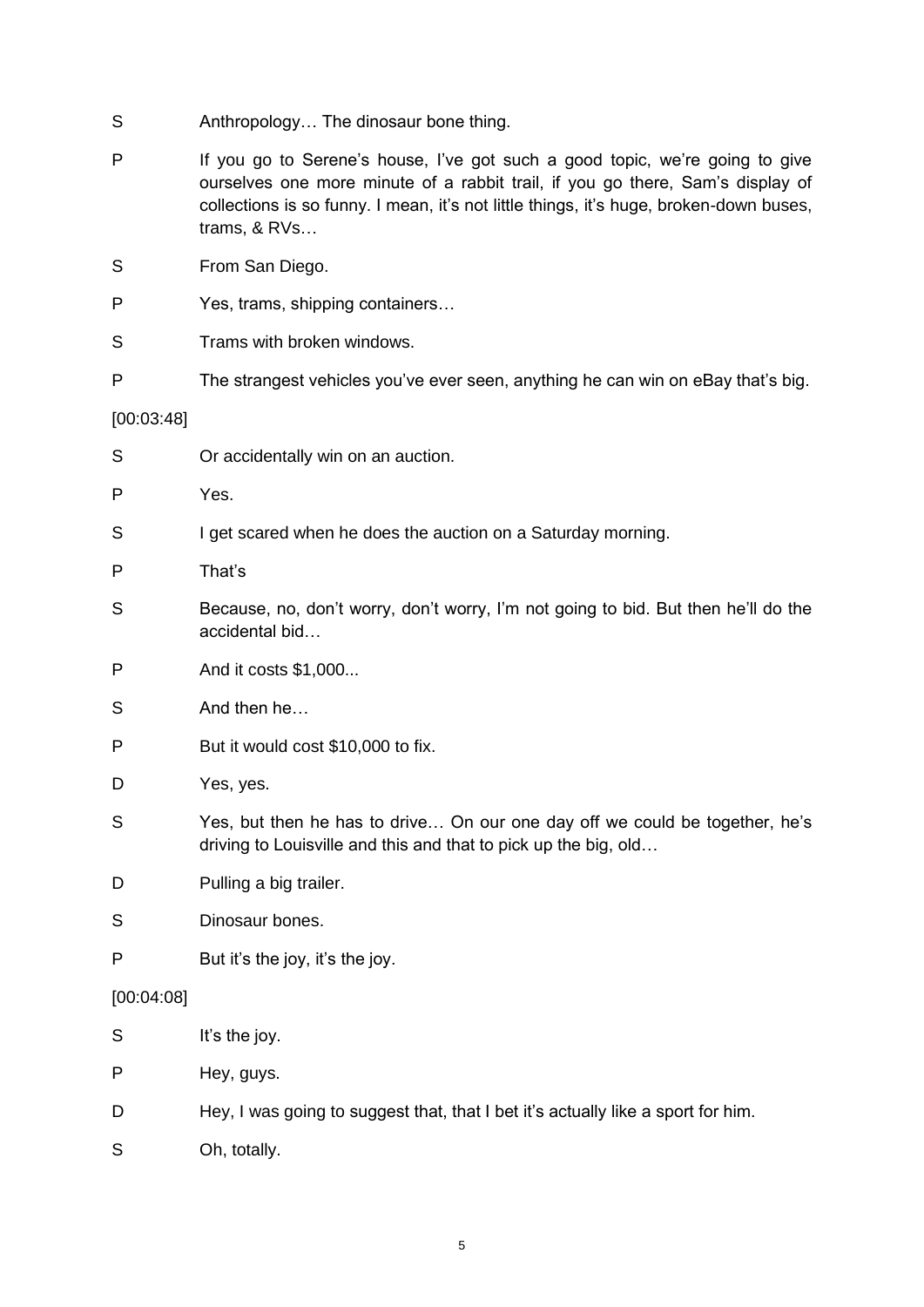- D It's the joy of huge machinery ownership.
- S Yes, so you can't see my house for the machinery in front of it.
- P You can't.
- S But one day they'll all have a purpose. They're all going to be Airbnb's.
- P Yes, one day.
- S Different beats of Airbnb.
- D That's cool.
- S He's going to redo them all.

#### [00:04:26]

- P And you are a very patient wife.
- S Oh, bless my heart.
- P Bless your heart.
- D Bless your heart.
- P I have a good topic today, people. And I'm not saying that it comes from my very own IQ, but we can read things, and we can take them into ourselves and then churn them out in different ways, and they can bless others.
- S Oh, I like that. Well, that's what it all is. Even with recipes. You just get an idea, you recreate your own little gif of it.
- P Even with Trim Healthy Mama, yes, we've got downloads from the Bible, and we've got downloads, I believe, from God Himself, but we've got downloads from other premises of diets.
- S Yes.
- P We've never pretended that we never read books from Atkins, from South Beach, from Suzanne Somers…
- S From good, old weightlifting people.

#### [00:05:07]

- P Even Weight Watchers. All of them have premises, and when you learn the goal in each one, you can take it into yourself and say, I can understand this from that, and I'm going take this and use it in my life.
- S Yes, I learn from Pearl. I just spit out the bones…
- P I spit some out some of Serene's purist ways, some of them I keep. Hey, here we go. I've titled this, but I'm open to change, It's the Journey Not the Goal.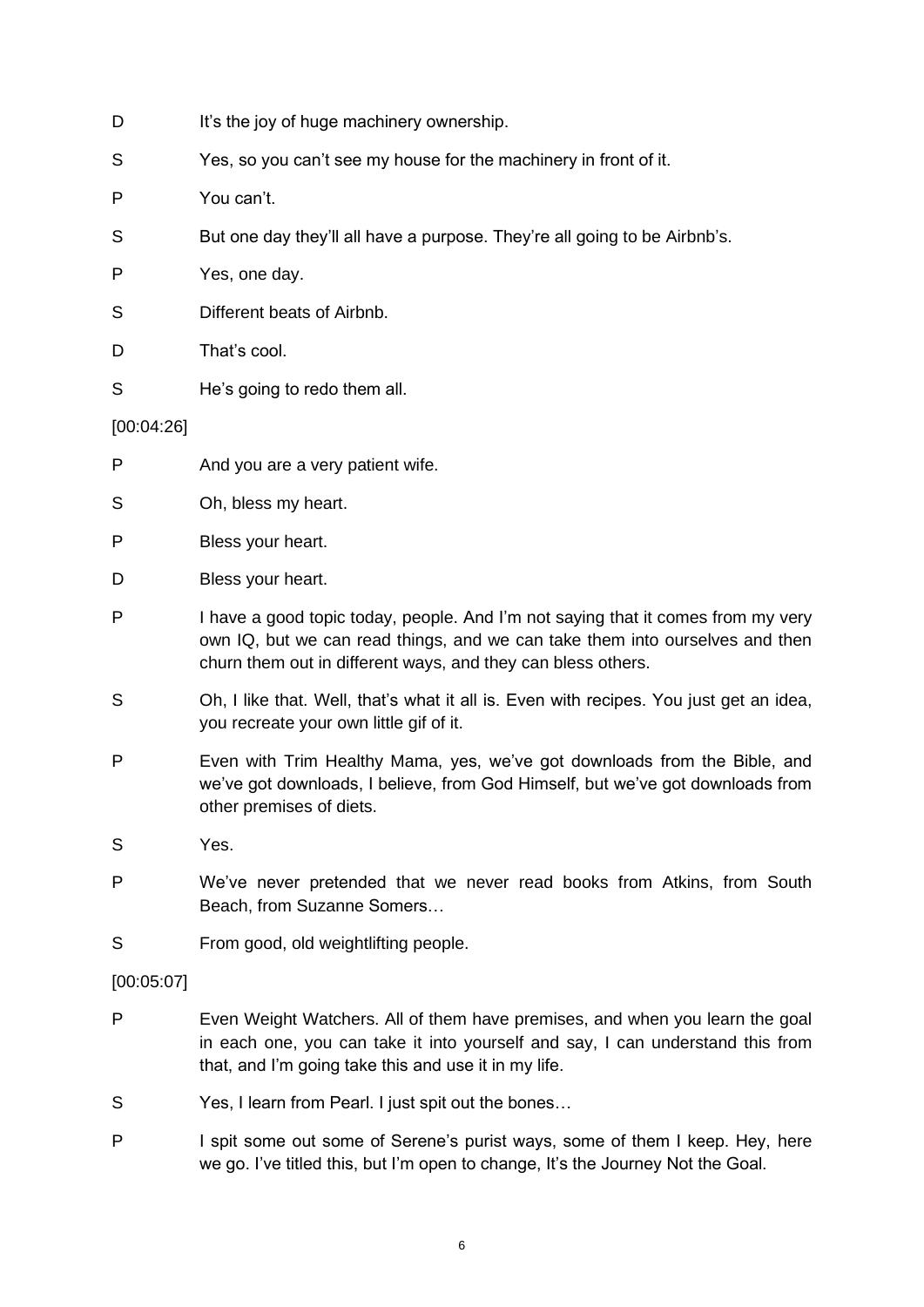- S Oh, I like that.
- P That's my title.
- S Not the Goal?
- P Not the Goal.
- S<sub>Good.</sub>
- P Because, guess why, goal-setting can actually be so overrated. Winners and losers… Get off your phone, Dan-Dan and listen to me. I want some good eye contact.
- D I didn't bring my notepad today...

[00:05:48]

| P          | Oh, you're writing notes?                                                                                               |
|------------|-------------------------------------------------------------------------------------------------------------------------|
| D          | Which I normally do, so I have notes.                                                                                   |
| S          | You're like one of those preachers who get mad at the people for looking up the<br>verse they just told them to look up |
| P          | If you've got a phone                                                                                                   |
| S          | But it's a phone                                                                                                        |
| P          | I know, Mum doesn't like it.                                                                                            |
| S          | They think they're texting in church.                                                                                   |
| P          | I thought he was texting.                                                                                               |
| D          | Just picture me diligently taking notes.                                                                                |
| P          | I know, but I love it when you do hand movements.                                                                       |
| D          | Okay, we'll get back to the hand movements.                                                                             |
| P          | Like a cartwheel, you know.                                                                                             |
| D          | I'll be more brief in my notes.                                                                                         |
| [00:06:09] |                                                                                                                         |

- P Winners… Because Danny really gives good feedback, he's a feedback guy. That's why we hired you, because you really urge us on. And you say a few things of interest now and then too.
- D Sometimes. Yes, sometimes.
- P I want to say this very profound thing. Winners and losers both have goals.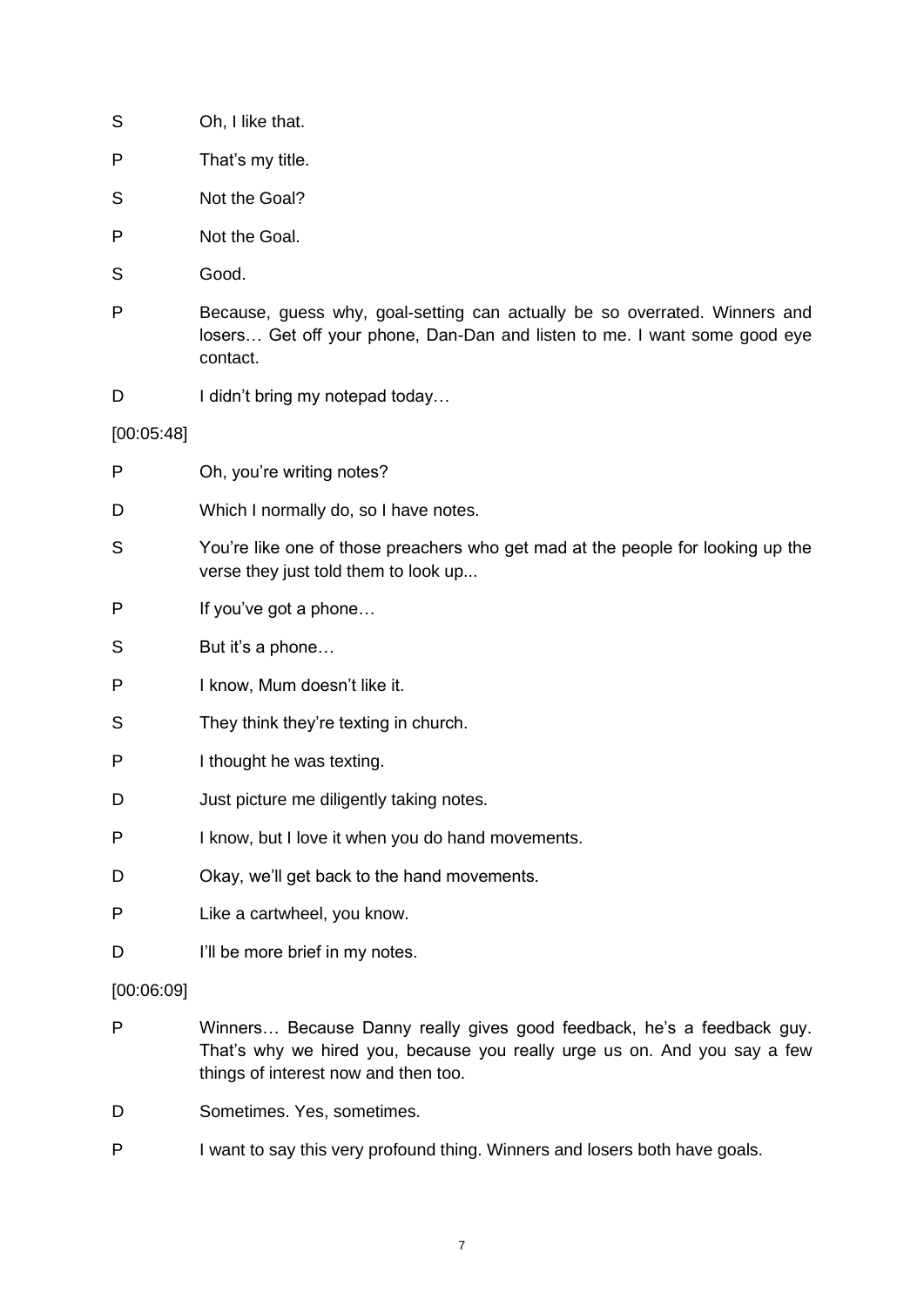- S Yes, they do.
- P People who have succeeded have goals, and people that never do a thing in their life and fail and fail and fail, they also often have goals.
- S Yes.
- P So what is the difference here?
- S Tell us, Pearl, tell us.
- P There is a book I am currently reading. I picked it up at an airport. It's called Atomic Habits. Maybe some of you…
- S Oh, that sounds very... Something that Danny would love, Atomic Habits.
- [00:06:47]
- P No, he's going to love this.
- S Like the small parts of life that get you.
- P Listen, I want to preface, saying, every book I read I often bring things here. Because whatever I'm learning, I want to bring to the PODdy.
- S Yes, it's just kind of an extension of our sisterhood.
- P Yes.
- S Because we just do that.
- P Whenever I'm reading a book, I'm like, Serene, oh, my goodness, oh, download, download.
- S Yes.
- P And then you can apply it to your own life. I just read another book, Many Habits for Weight Loss. And it had some similar things going…
- S Well, that is very similar to Atomic, Pearl.

[00:07:11]

- P I know, because the atom. But this book, I want you to all get it. Maybe some of you have gotten it already. It's pretty popular. But, wow, is it good. And, wow, can it really help us in our Trim Healthy Mama journey.
- S You were reading out some of it to me on the plane, and it was almost similar to what we had gotten out of the Bible.
- P I know.
- S It's so weird.
- P And the guy wasn't even a Christian.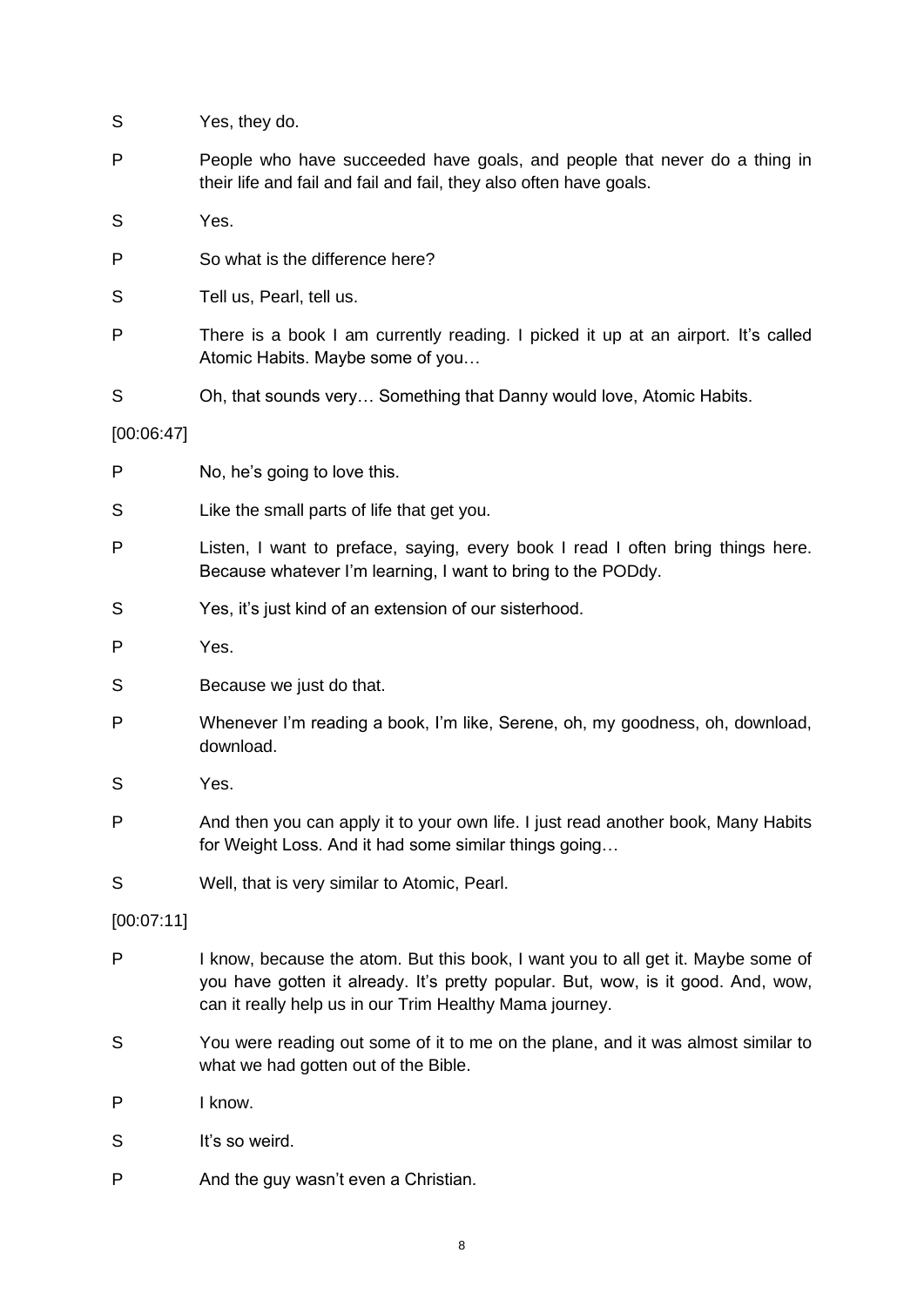- S It's just so interesting.
- P I know.
- S The science backs up the Bible all the time.
- P Yes, it's by… What's this guy's name? James Clear. He opens his book…And I'm going to read some things, so, James Clear, I'm sorry, I hope I'm not infringing copyright. I'm reading a few things, but telling everyone to go get your book, because you have to, really.
- S If you take her to jail, James, I'll just bail her out.
- P You'll just do the PODdy while I'm gone?

#### [00:07:54]

- S I'll sell all my husband's big, old dinosaur things and bail her out.
- P He starts off the book with this story about British cyclists. They started, I don't know when it was, but, anyway, for the longest time, they were pathetic, hopeless. They couldn't win a gold.
- D Hey, hey.
- S I love hearing about the...
- P In fact, for a hundred years they'd only won one gold.
- D Hey, Pearl, was it the...? Who was the dive team from Singapore or something who…? The past Olympics, there was the high dive, where you had to dive and slip into the water without a splash. And this one country, it was their first time showing up to this event at the Olympics, and they were belly-flopping at the Olympic Games, with the most twisted faces of pain. And this is the most beautiful…
- S I wish I could see that. Can I look it up?
- D Oh, we'll pull it up, we'll pull it up after.
- S Oh, my goodness.

#### [00:08:49]

- P But, no, it was sort of like that. In fact, European people that created cycling bikes and gave them to all the athletes, they didn't want the British team to have them because they thought they didn't want British riders riding on their bikes, it would look so bad.
- S Here you go, Lesley-Pops.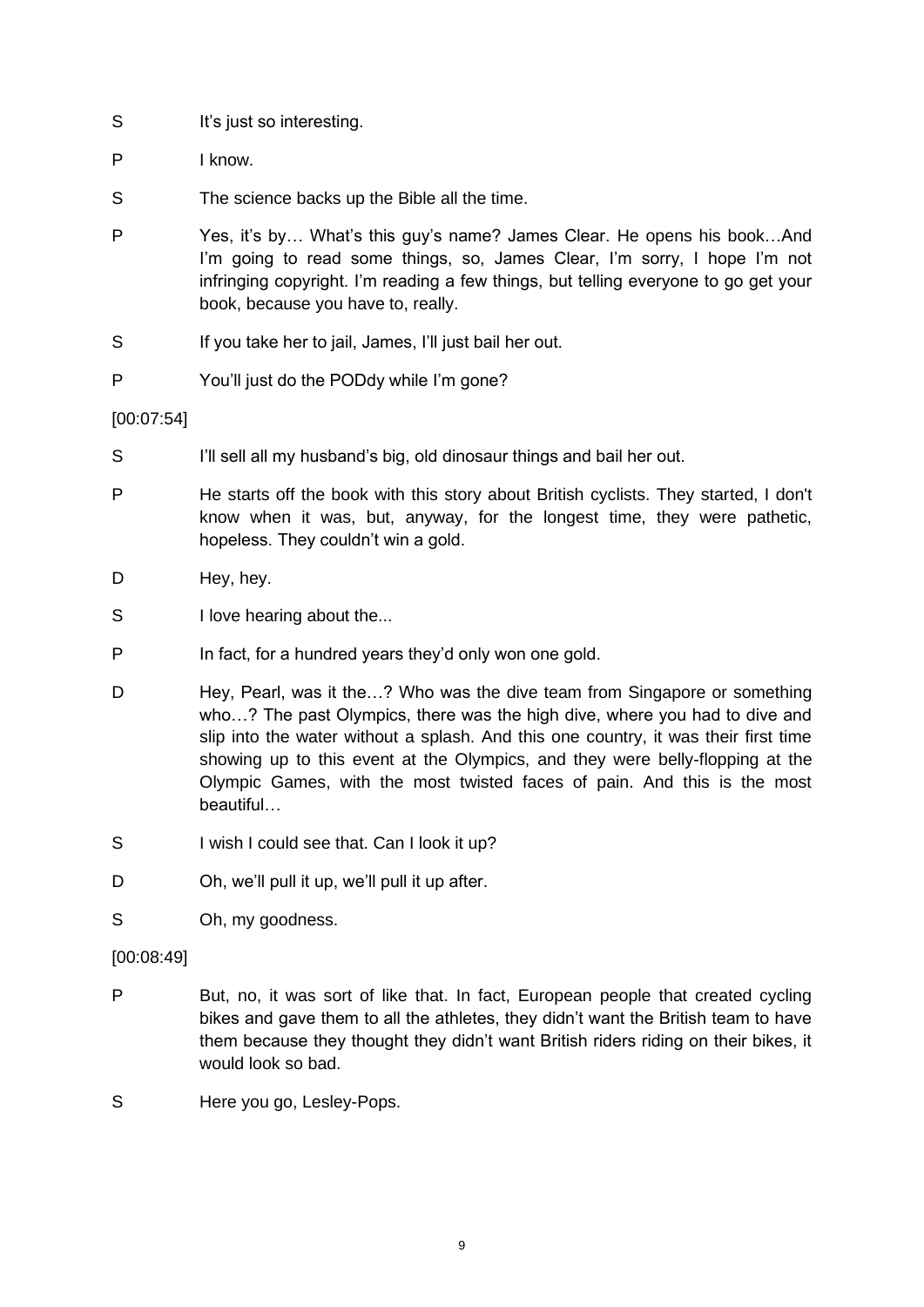- P So it all changed in 2005, where the British people got this new coach for the cycling team, right. And he changed everything. He took a whole new approach where it was all about tiny, tiny, the smallest things that he could find to change, marginal gains, tiny improvement. In fact, he called them 1% improvements, like little things, even to the pillows they slept on, the way they got a massage, the foods they ate…
- S Massage.
- P How they stored their bikes.
- S Wow.
- P Everything, the tiniest things that you thought would never, ever, ever count, right.
- S Yes.

#### [00:09:44]

- P But these small improvements added up to most amazing results that two years after this guy came on, from 2007 to 2017, they won 66 gold medals and 178…
- S Bring it, Pearl, bring it.
- P World Championships. You see, those cyclists always had a goal to win…
- S Yes.
- P But their motivation was there to win, everything was there to win, but their systems weren't in place to win. And all these tiny, tiny, little things that they'd overlooked, well, that's not going to make any difference, that's too small, who cares about that, when he put all those together and made all the little things count, things happened.
- D That's huge.

S Wow.

- P So huge, and so that's what I want to talk about today. I'm going to read something from page 15. Won't you turn in your Bibles…?
- D Turn in your Bibles...

# [00:10:35]

| S | To page                            |
|---|------------------------------------|
| D | Now, from his book?                |
| P | Yes, from the book, page 15.       |
| D | From the Atomic Say the name again |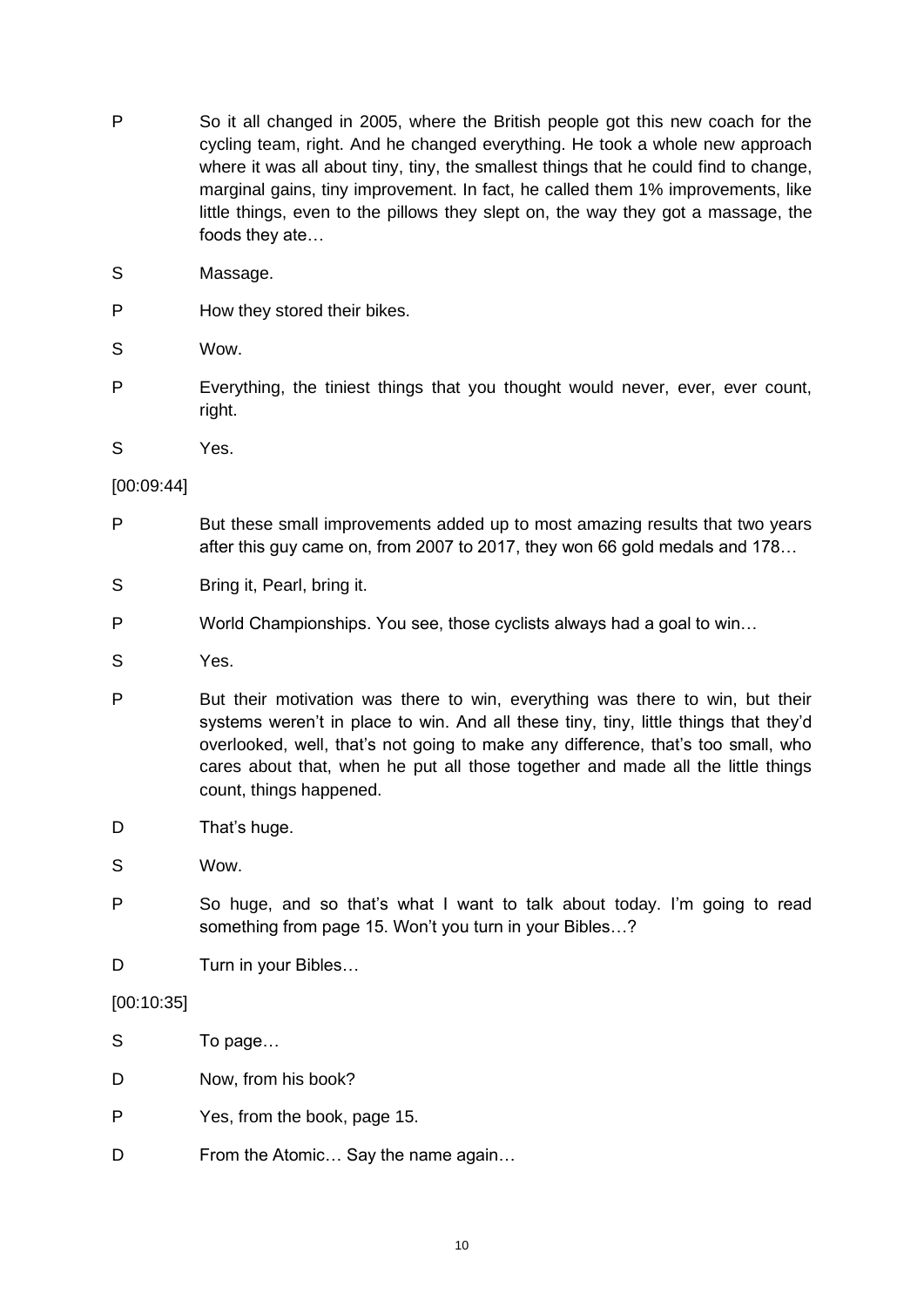- P Atomic Habits.
- D Atomic Habits.
- S Book of Clear, chapter something or other...
- P Yes. He says, meanwhile, improving by 1% isn't particularly notable. Sometimes it's not even noticeable. But it can be far more meaningful, especially in the long run. The difference a tiny improvement can make over time is astounding. Here's how the math works out. If you can get 1% better each day for one year, you'll end up 37 times better than by the time you're done. Conversely, if you get 1% worse each day for one year, you'll decline nearly down to zero. What starts as a small win or a minor setback, accumulates into something much more.
- D Huge.
- P Yes.

[00:11:23]

- S Oh, yes.
- P Then I wrote notes, Serene, just like you. I told myself to read two more things.
- S<sub>Good</sub>.
- P Page 16 and 17.
- S I like the glasses too, Pearl. You look very intelligent.
- P Yes, I know. Okay, the same way that money multiplies through compound interest, the effects of your habits multiply as you repeat them. They seem to make little difference on any given day, and yet the impact they deliver over the months and years is enormous. This can be a difficult concept to appreciate in our daily life. You're looking at me because of my glasses.
- S No, we're just urging you on.
- P These small changes, they don't seem to matter very much in the moment, but they can have a huge impact. And the same goes for when you do positive things, the same goes for negative things. When we repeat 1% errors day after day by replicating poor decisions, duplicating tiny mistakes, or rationalizing little excuses, our small choices compound into toxic results. It's the accumulation of many missteps, a 1% decline here and there, that eventually leads to a problem. Making a choice that is 1% better or 1% worse seems insignificant in the moment, but over the span of moments that make up a lifetime, these choices determine the difference between who you are and who you could be. Success is the product of daily habits, not once-in-a-lifetime transformations.
- S Could I interrupt for one second?
- P Please.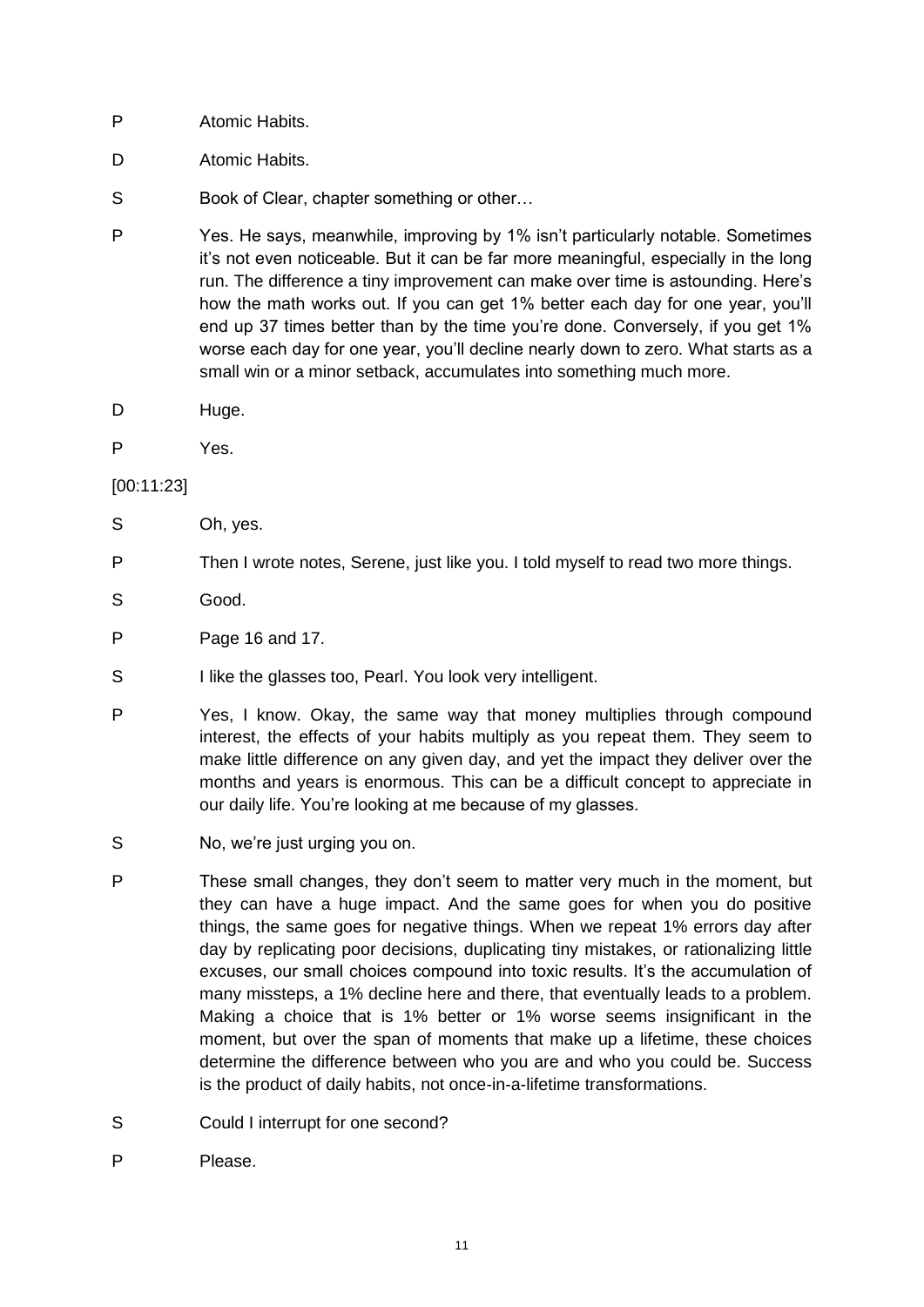- S It just feels so huge a goal, a goal that feels a million steps away, right. And so maybe that's why there's the failures in it, because it feels like something that you have to do that's so big. But when you just make the little, tiny, microscopic steps towards it, then it's like it's inevitable, right.
- P Yes.
- S And it's like with a sailor or anything with a ship, when they're navigating their course, even if they get a… It's so important, the math of it, and everything. Even if they get a tiny, tiny, tiny, tiny, tiny, little bit off, in the scheme of there and their destiny, it's miles off.
- P Way off. Yes, it is. Hey, you're listening to the PODdy with Serene and Pearl. And I'm Pearl. And who are you?

[00:13:34]

- S I'm Serene. You know what, it's so hard to think of what can I give somebody as special as Mum.
- P Everything doesn't feel worthy…
- S It doesn't. And, also...
- P For Mother's Day.
- S A mother is so different. I don't know, I feel like they've grown out of materialism, and the only thing that really matters any more is just something of the heart to them.
- P So true.
- S Yes?
- P When I think of what I can give our Mummy, Serene, our Mum, it's like nothing really shows her worth.
- S Right, exactly.
- P Nothing you can buy.

[00:14:09]

- S Yes, and the other day my daughter went over to her future mother-in-law's house for her birthday. And the mother was just sharing the 20 most beautiful events that ever happened to her life. And it was all to do with family. It was the weddings, it was births, it was, they've adopted, and it was the times that they've finalised the adoptions, it was… And it's just made me realise right now as I'm thinking it, the thing that matters most to a mother is her family.
- P So true, and that's why we want to encourage you to give your mum the most meaningful gift this year, a chance to connect with loved ones through Story Worth. Story Worth is a fun and meaningful way to engage with family. We've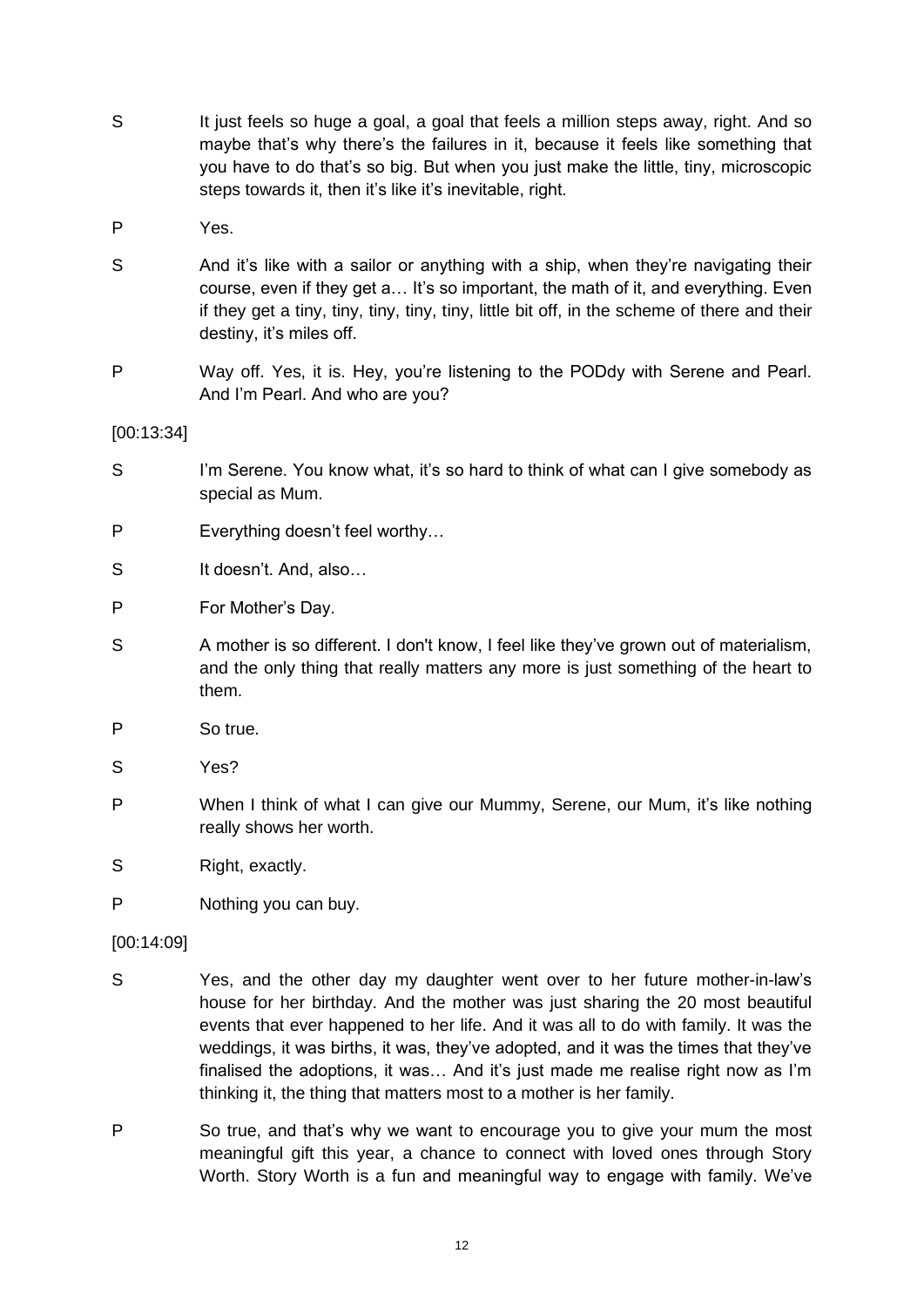used this with our own parents, we've used it… My husband has done a whole Story Worth series for our family. It's just so incredible.

- S And what I like about it, Pearl, is some mothers are natural storytellers, but some, they need to be prodded to get the gold and the treasures out.
- P Yes.
- S And so the great thing about Story Worth is it asks questions, prodding questions, so that the goal, the memories just start flowing.
- P Exactly, basically, what is Story Worth? It's an online service that helps your loved ones share stories through thought-provoking questions, as Serene said, about their memories and personal thoughts. It's the gift of spending time together wherever you live.

#### [00:15:28]

- S Do you know what's great, I bet you through Story Worth you will find out things about your family that you never have before, because the prodding questions will bring out things like, oh, my goodness, Mum, you've never, ever told me that as long as I lived.
- P Yes. So every week Story Worth emails your family member, in this case, hopefully, your mummy, different story prompts, questions you never thought to ask her, like, what have been some of your life's greatest surprises, and what's one of the riskiest things you've ever done, Mum?
- S Wow.
- P And so then she writes these…
- S Well, our Mum was a redhead.
- P Yes.
- S That'll be a scaly question.
- P Our Mum rode some wild horses, actually, back in her day.
- S Yes.

#### [00:16:06]

- P So she writes her response. In the end, they're compiled into this most beautiful book. It's a keepsake to last for generations. This will be passed down.
- S I love it.
- P It's the most awesome gift in the world.
- S So give your Mum the most meaningful gift this year with Story Worth. Get started right away, without the need for shipping, by going to StoryWorth.com/trimhealthy. You'll get \$10 off your first purchase.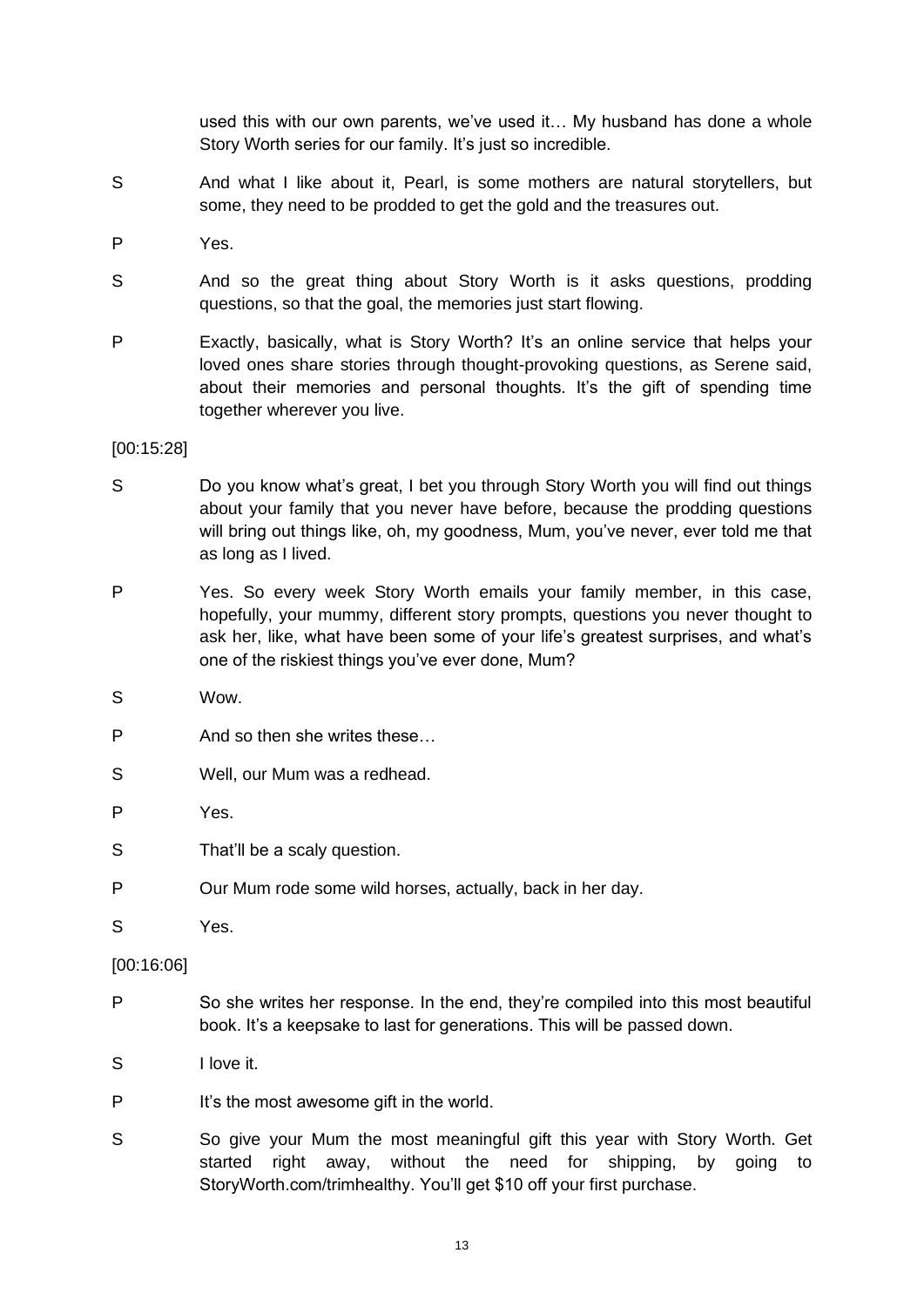- P So that's StoryWorth.com/trimhealthy for \$10 off.
- S This is the PODdy with Serene...
- P And Pearl.
- S Get it right, it's P- O- D- D- Y.
- D I was just telling my wife this very thing, that I shifted from in like my weekly work during the work week from the big, huge list of all the things that need to get done, and what I was doing was putting them all on one day, and whatever didn't get done, I would roll over to the next day…
- P Right.

[00:17:06]

- S Yes.
- D And that was kind of, the busier you get, the more overwhelming that is. And add one extra kid into your life, now you have another kid, as you grow your family or your business or whatever it is you're doing, you're going to find that that type of mentality is just going to fall apart. So what I decided to do was say to myself that if I accomplish one significant thing today, just one of my to-do lists, right, I will be ahead of probably 99% of most people, who create a huge thing or a big end goal and just never really get around to doing it. There's never a good time, it's not the right season…
- P So true, because the goal is too lofty and too big, and it's…
- D It means it's never happening.
- P Yes, and it's these small things. So all these…
- S And at the end of your day, if you don't accomplish the billion things you set out for yourself to do, or the big, big goal, you're a failure, right?
- D Yes.

#### [00:18:03]

- S But if it was just sitting down and reading your two-year-old a book, you're awesome…
- P Yes.
- D Or check this out...
- S You rock, you…
- D I've got four kids, on that note, and I feel like we all kind of nurse along multiple micro-low-worth and failure type of things in our life. For example, I don't connect with my kids like I should. That sentence right there, right?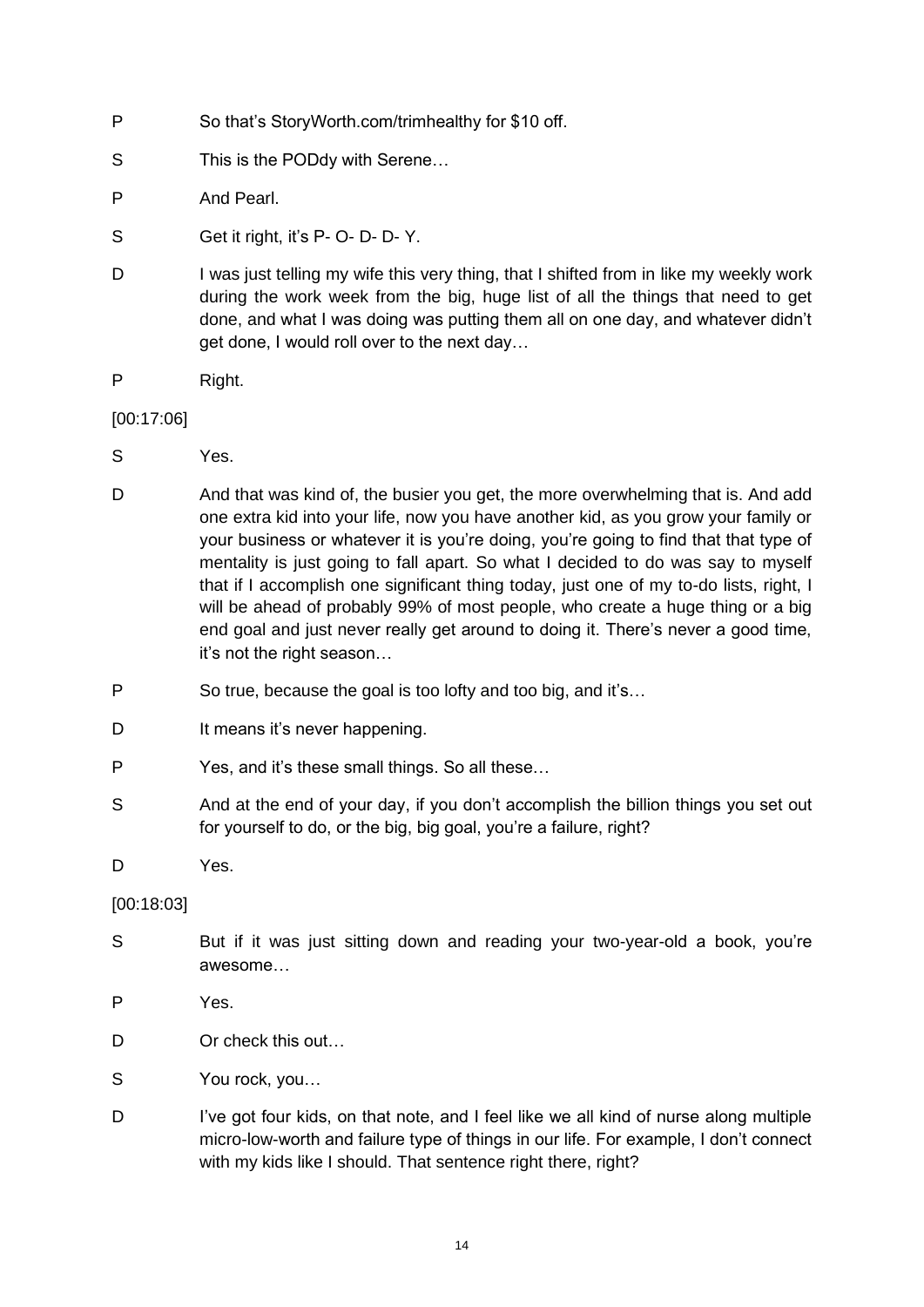- P Right, the sentiment, yes.
- D I can either go years waiting for the day when I'm going to have 16 free hours each day to connect with my kids like I should, quote, unquote, or today I can say, I want 15 minutes of deep connection with Scarlett. If I could do that just today, and then tomorrow have 15 minutes of deep connection with Daniel and, etcetera, etcetera, you're four days away from monster connection with your kids…
- P That's so true, Dan.
- D From your big end goal that you're waiting on a better season for.
- S That's so true.

#### [00:19:05]

- P And you should write a book, because you're on the same lines as him.
- D Yes, I should. It'd be weird if I sold it on Amazon.
- P Listen, it's these little things, right, that we do…
- S Well, what if you could write a book, Dan?
- D What If I Could? That'd be crazy.
- P Little things that you could do, like oftentimes… Even these cyclists, they didn't see it, and they pushed back. Like, well, why are we doing this? It's not going to make any difference. Just getting up on your Trim Healthy Mama journey and making that protein-centered, blood sugar-friendly breakfast, right. Sometimes it just doesn't seem like, is this really doing good? I remember when we first started Trim Healthy Mama, Serene, and you and I, and we sort of developed these principles and said, let's try it, okay, I was a little overweight at the time, nothing huge, but I wanted to get down and just… I was feeling puffy, my legs were hurting, I'd grown out of my jeans…
- D You were overweight for you.

#### [00:19:49]

- P For me, I was overweight for me. I'm a tiny frame, it wasn't good for me at all. So I remember that first month I just started implementing these principles. I would have protein with my breakfast, I would separate my fuels. Well, at the end of the month, I did not lose a pound. But look what happened…
- S Yes.
- P Look at the…
- S Years down the road.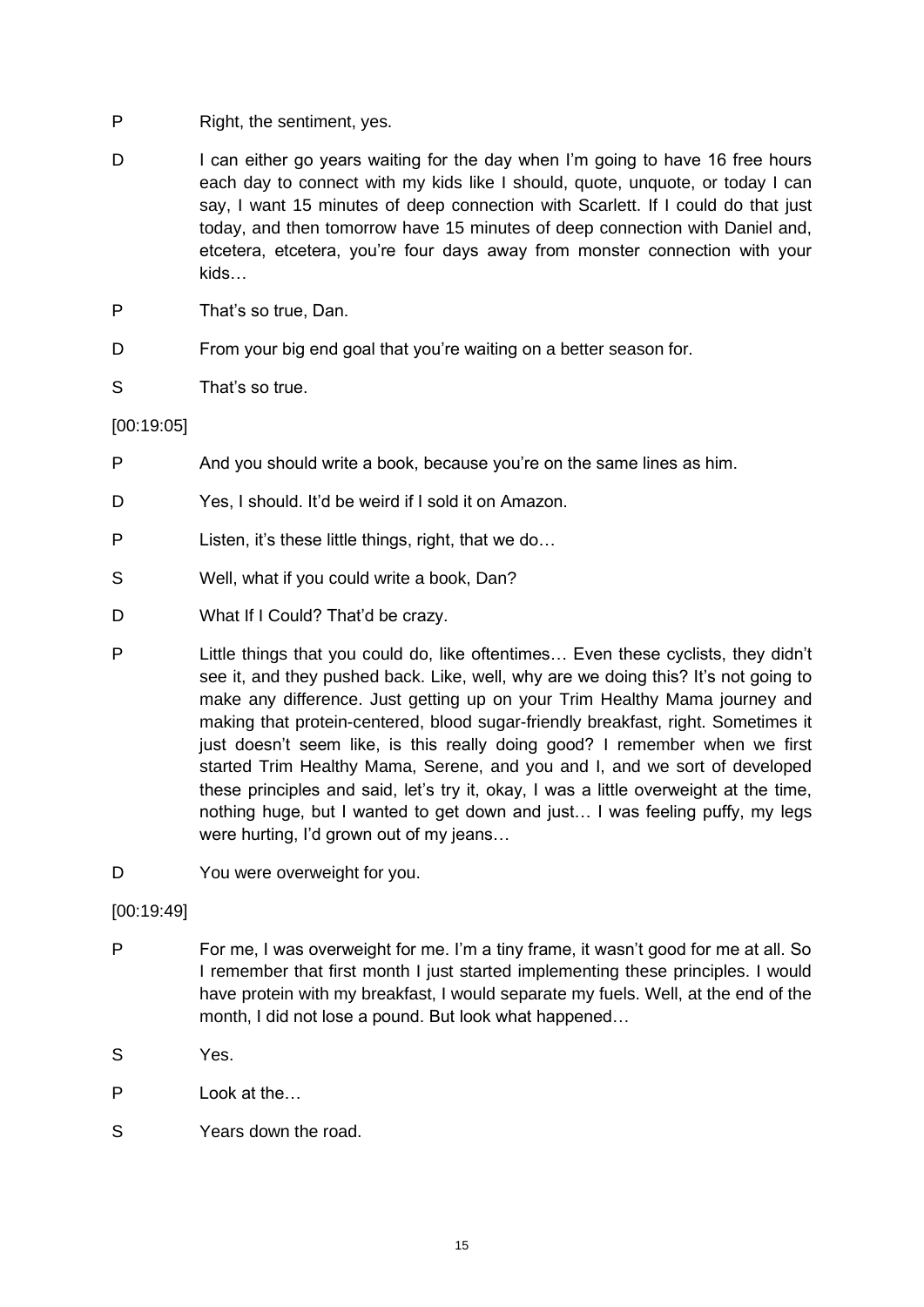- P Hundreds of thousands of people that have lost weight. Now, I did go on to lose my weight. It was much slower, but because I wasn't very large…
- S But those small steps, you see, aren't very notable at the beginning...
- P They weren't notable.
- S But in the scheme of things, they're huge.
- P In the scheme of things, they were huge, Serene. The impact that had, and the impact from you doing all of that, you got your muscle tone back, did that happen overnight, Serene?

S No.

P He talks about this, the analogy of ice, right...

#### [00:20:41]

- S Can I just say, just interrupt...
- P Yes.
- S For one second, Pearl, but because you said it was just even the way they parked their bikes…
- P Yes.
- S Where they parked the bikes, such a miniscule thing. What does that mean? And I was thinking about, you go, you wonderful Trim Healthy Mamas. And it may not be every personality, and it's not like this has to be your little, miniscule step, but, hey, hats off to those ladies who have gotten out special containers to put all their Baking Blend, their Gentle Sweet, it's like the way they're parking their bike to make it seem like this is who I am.
- P Oh, Serene, that's so good, because he talks about visual cues being the strongest things we can give ourselves to implementing habits. That was a point later on, but you just nailed that on your own. Visual cues help us, and it's scientifically proven, more than any other thing we can do. We can have all the motivation in the world, and if we don't have visual cues to implement these habits, they're not going to work. Interesting, but let me get there...

#### [00:21:29]

- S That's why you used to put the rebounder in the middle of your lounge.
- P I'm telling you, and I've got a whole list. We're going to get there in a minute. It's going to get really practical, but let me keep up this whole mindset.
- S I'm bells.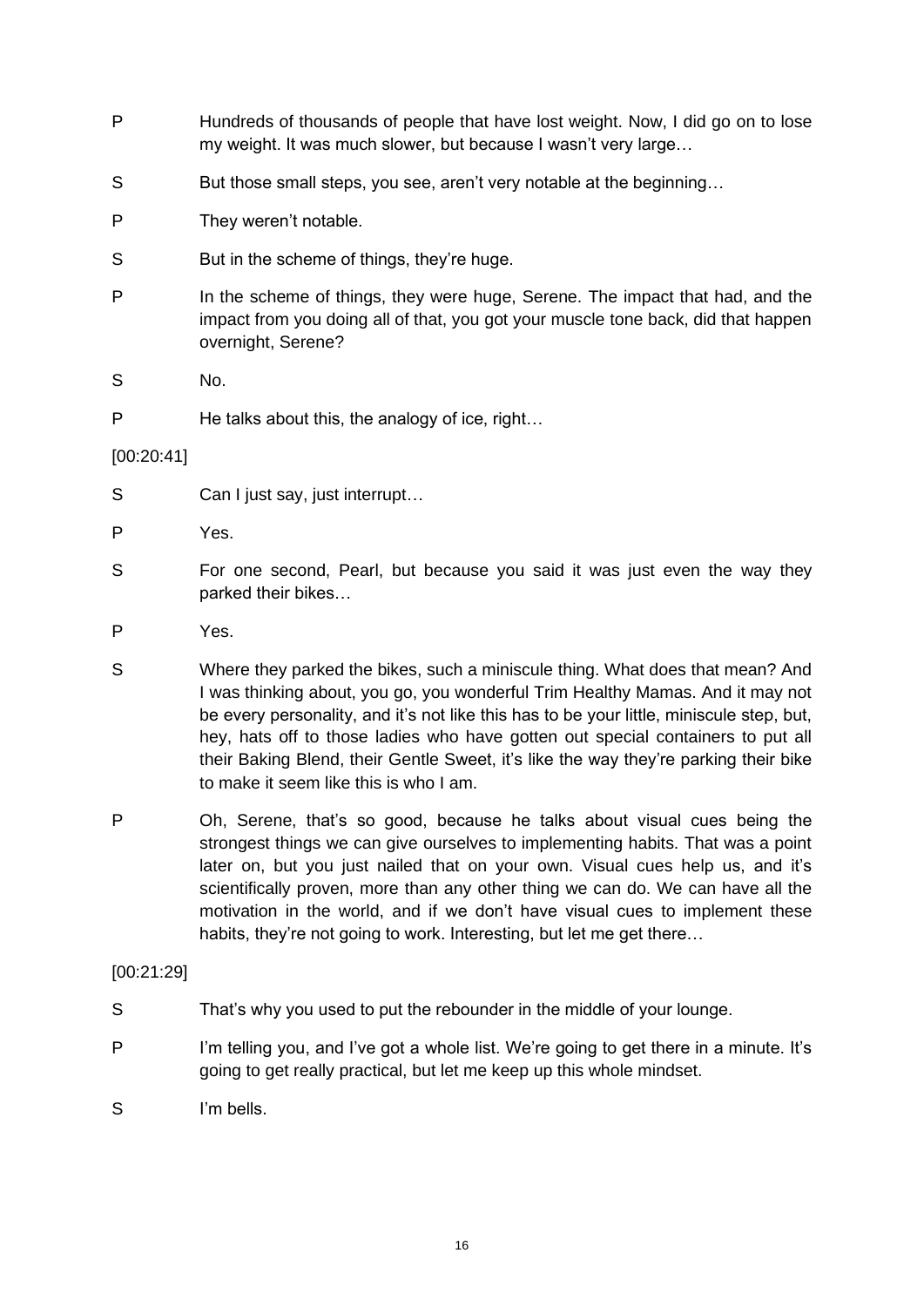- P Okay, think of ice. It's frozen, right, a nd you keep thawing it, you want water out of your ice, but it's just not happening. You go from 26°. Nope, still frozen. You get up to 28°, 29°, 30°, you're going up and up, it's still frozen. It just looks frozen. And then 32°, boom, baby. You could've started at 100°, and you wouldn't have seen any change in that ice between that and 32°. And it went up tiny degrees every day, and then, boom, and the water gushes forth.
- S Ah!
- P And this can be breakthroughs in our lives of continuing in the small things. And it's biblical.
- S Jericho.
- P It says, do not despise the day of small beginnings.
- S Yes, Jericho, I'm unzipping for one second, round and round they went. Not a change, not a crack in the wall, till the last circle. They went round and round, and, boom.

#### [00:22:40]

- P Yes.
- S They didn't see anything...
- P It's so true, Serene.
- S Till the victory lap.
- P Complaining, another analogy from the Bible. When God told someone who had leprosy to go wash…
- S Naaman, was it?
- P I think it might've been Naaman. Come on, Danny, you're a biblical, Bible student.
- S I think it's Naaman.
- P Go wash in the river a certain amount of times. So he washed, and it's like, hmm, it's still there. Go do it again. Still there. What was it, seven times?
- S Seven times.
- P Then on the seventh time, boom, leprosy was gone.

#### [00:23:09]

- S And he didn't even see a little healing each time.
- P No, not even a little bit.
- S That would've been nice, but, no.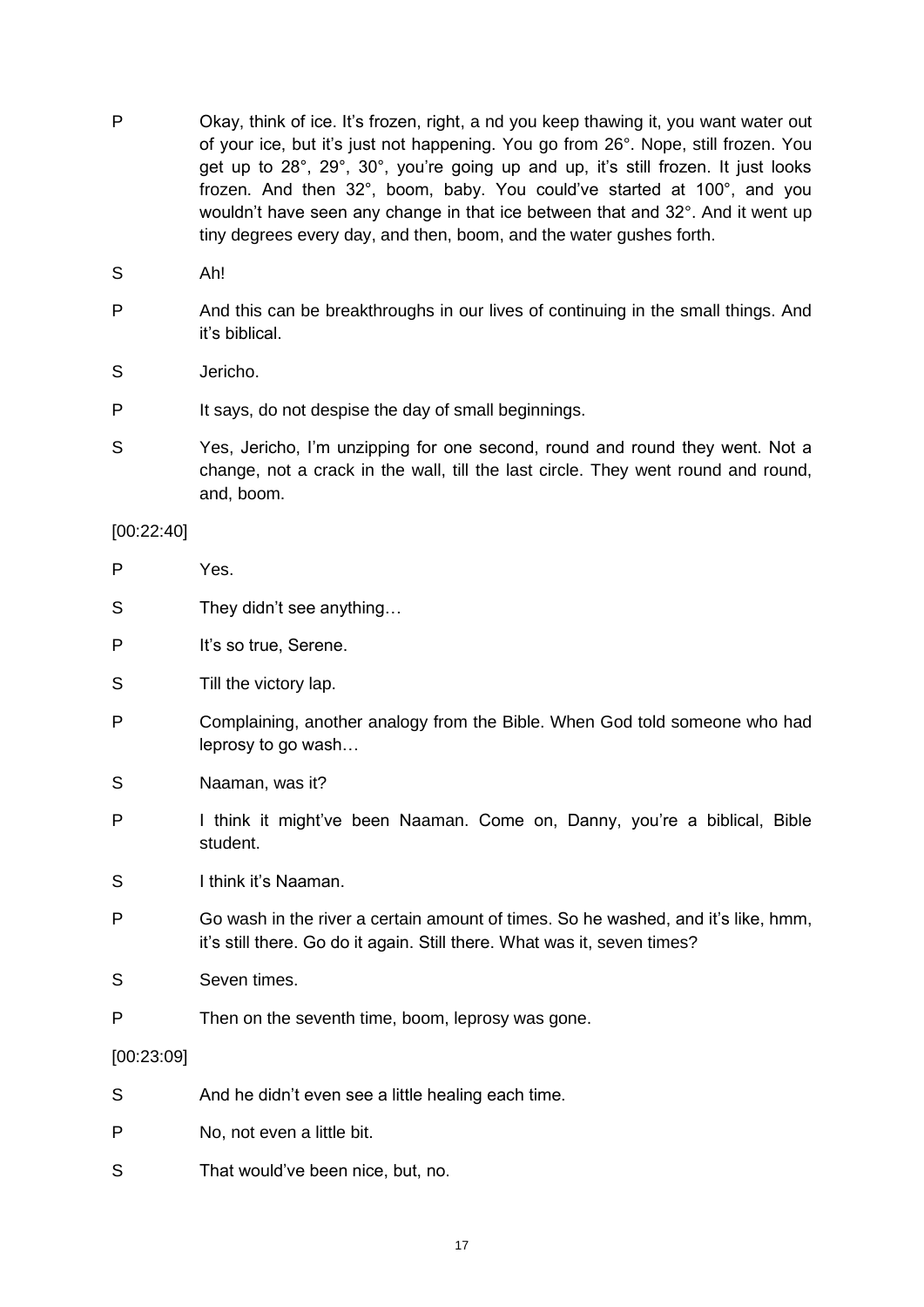| P          | No.                                                    |  |
|------------|--------------------------------------------------------|--|
| D          | The invention of the light bulb                        |  |
| S          | Yes.                                                   |  |
| P          | Yes.                                                   |  |
| D          | What was it, like hundreds of?                         |  |
| S          | Yes.                                                   |  |
| P          | You always talk about WD-40 too, right.                |  |
| D          | WD-40, yes, it took 40 tries.                          |  |
| P          | I'm like, even my pizza crust, I just took it around   |  |
| S          | Yes, it is.                                            |  |
| P          | Because it's not my pizza crust, it's ours, but I      |  |
| [00:23:25] |                                                        |  |
| S          | You claim that thing. I didn't work on that one bit.   |  |
| P          | Well, Serene, you've just created the Strawberry Baoba |  |

- ab Bliss Bar that's coming out. But the pizza crust that we want to bake and sell, it's just a pizza crust that's already precooked, you're going to top it and put it in your freezer, it's just… I just took it to Serene, but how many tries was it? 40-something?
- S Oh, yes, she'd bring it around, it would turn to like total charcoal in our oven. This one is the bomb, baby!
- P But each one, it was tiny, tiny, minute changes toward the end. I would...
- S It was like a quarter of a teaspoon difference of one ingredient.
- P A quarter of a teaspoon changed it.
- S Yes.
- P And it was so close and then it was boom. And Charlie said to me, Pearl, don't change a thing now, you nailed it. And I said, what, I'm going to go take it to Serene. And Serene's husband almost cried because it was that good.
- S Oh, yes, it was a holy-moment pizza.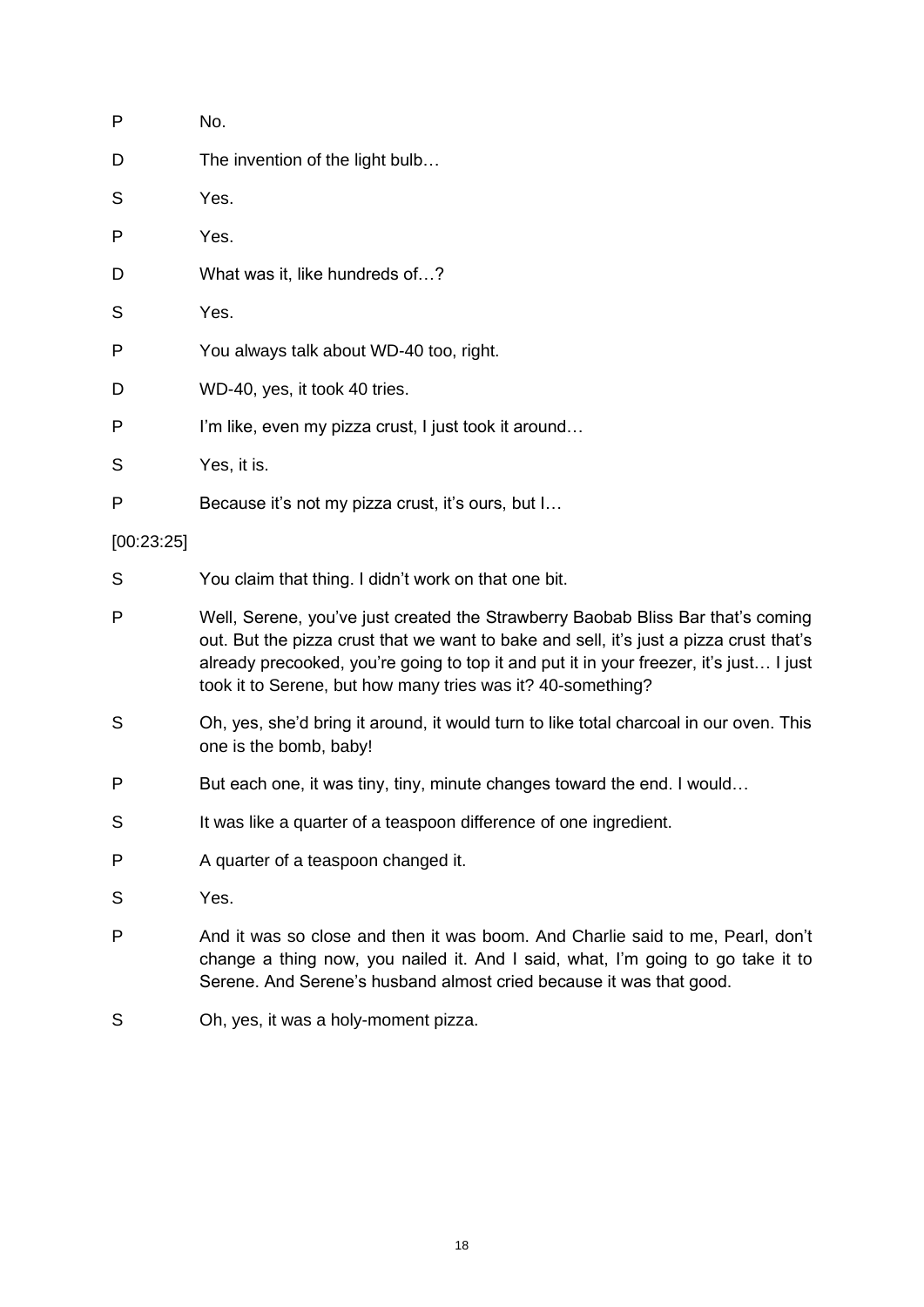# [00:24:10]

- P Holy moment. Okay, so this is what he says about, good, old James Clear. He must love us. Complaining about not achieving success despite working hard is like complaining about an ice cube not melting when you've heated it from 25° to 31°. Your work was not wasted. It's just being stored. All the action happens at 32°.
- S It's so good.
- P Ain't it cool? Okay, but then he goes, I'm not even through the book, but I'm just sharing you what's happening in my mind, and it's been mind-blowing, systems, not goals. James talks about goals schmoals. I'm paraphrasing, he doesn't say that, but in my head it's like goals schmoals. We all have goals. Unless you have systems, those goals won't happen. And in the end, even if you attain a goal, it's just for a fleeting moment, and then most people go back. Serene, sadly, even with Trim Healthy Mama, there's been a lot of people that lost like 80lb, 100lb and then reverted back. And it's sad, and you have to wonder why.
- S And it's not just with Trim Healthy Mama.
- P It's with everything.
- S My favorite show from ten years ago, Biggest Loser, they'd go back to see, and a lot of people…

#### [00:25:17]

- P Well, it's much more with that, because that was more extreme.
- S Yes, exactly.
- P At least, Trim Healthy Mama's much more doable. But still it happens, and I had to wonder why. But he's giving us very solid answers here, because he talks about if you're not loving your systems, systems that you make in your life, any goals are just so short-lived. The systems are the permanent things.
- S Yes.
- P And once you learn to love the way that your life is set up, goals don't even matter, but you reach them, but then they last for the rest of your life, because your system is in place.
- S And that's why I love the sustainability of Trim Healthy Mama, because the system is just enjoyable. If your system is a 30-day shred, that shred may not be maintained, because your 30 days was absolutely miserable if it's too many large, uncomfortable steps to get there, right.
- P Yes.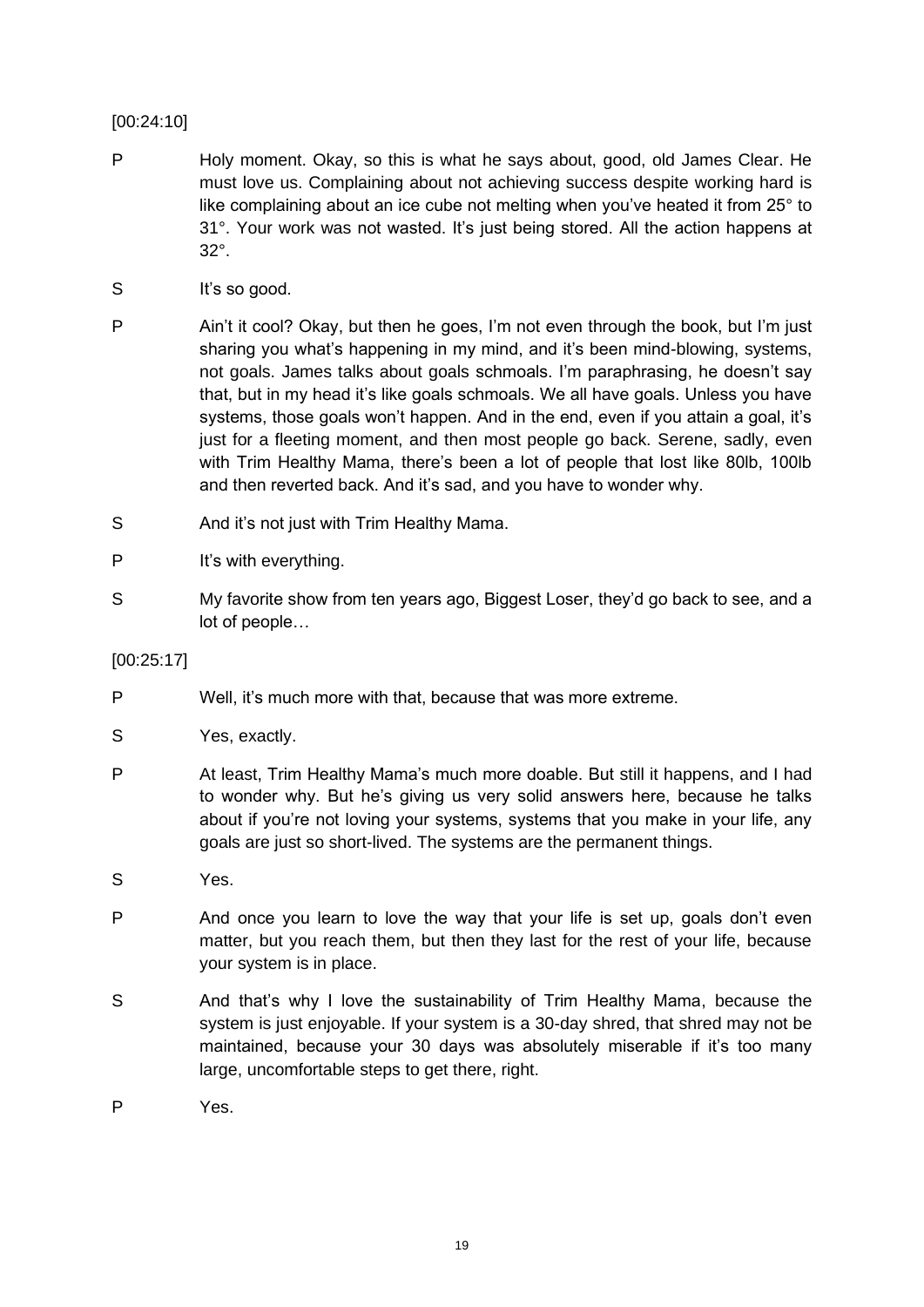D Do you think some people enjoy the busyness of working towards the goal, then they hit the goal and it's like they lose the fire, like, I want almost need my little hobby?

#### [00:26:18]

- P Well, I think…
- D Because I love end... I love to close it and move on.
- P It's because they were going on motivation and goals rather than on systems.
- D Yes.
- P That's what I've learnt through this book. Because if your system's place, that's the way your life runs.
- D Well, system's another way to say the word Lifestyle.
- P Exactly, Danny. It's lifestyle. But listen to what he says, I'm going to keep quoting him because he puts it in such good ways, a system's…
- S You should get a royalty.
- P I know, I know. A system's first mentality provides the antidote. When you fall in love with the process rather than the product…
- S I feel happy just hearing that.
- P Which is why I said It's the Journey Not the Goal for the name of this whole PODdy.

#### [00:26:58]

You don't have to wait to give yourself permission to be happy. You can be satisfied any time your system is running. And a system can be successful in many different forms, just not your first envision. Okay, true long-term thinking is goalless thinking, goal-less. That's pretty interesting. Maybe you disagree or agree with it, but he says, it's not about any single accomplishment, it is about the cycle of endless refinement and continuous improvement. Ultimately, it is your commitment to the process that will determine your progress.

- S Hey, guess why, because a goal is just a ceiling too.
- P So true.
- S Let's just get to that. And I love that scripture in the Bible, the path of the righteous shines brighter and brighter. And maybe there's a goal of, I want to be this kind of level of brightness, but, really, the beauty of it is God sees so much more that He wants to download into your life, as far as light. And I feel like when we just have a goal, we just maybe have… We don't even know to keep the system going so that we can get to something beyond our imagination.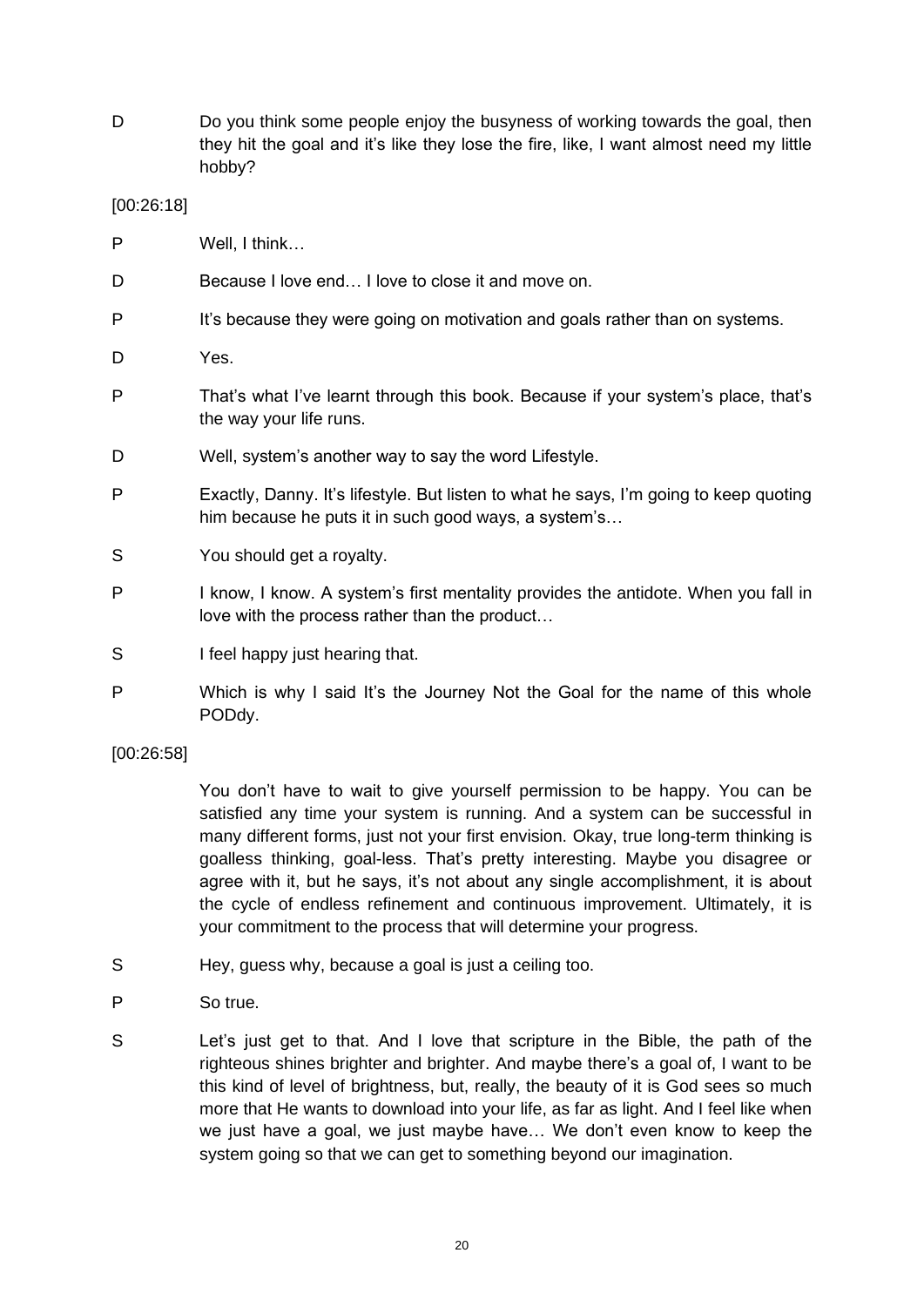[00:27:59]

| P          | Hey, you're listening to the PODdy with Serene and Pearl. And I'm Pearl. And<br>who are you?                                                        |  |
|------------|-----------------------------------------------------------------------------------------------------------------------------------------------------|--|
| S          | I'm Serene.                                                                                                                                         |  |
| P          | Hey, I have an announcement. This is Pearl here. I am still actually still shaving<br>my legs and under my arms during quarantine. Serene, are you? |  |
| S          | Oh, more so.                                                                                                                                        |  |
| P          | More so? Why? How so?                                                                                                                               |  |
| S          | Well, just because I'm just more in touch with Got time to see that they're<br>hairy.                                                               |  |
| P          | Oh Hey, we're going to talk about Billie. This does relate.                                                                                         |  |
| S          | Yes.                                                                                                                                                |  |
| P          | Self-care and routine are important, especially during quarantine.                                                                                  |  |
| S          | Meet Billie.                                                                                                                                        |  |
| P          | I don't brush my hair some days, but I have been shaving under the arms more.                                                                       |  |
| S          | I have been. Actually, I think the reason is it's because it's getting springy, and<br>the shorts are coming on.                                    |  |
| [00:28:42] |                                                                                                                                                     |  |
| P          | That's right.                                                                                                                                       |  |
| S          | That's the reason why.                                                                                                                              |  |

P Okay.

- S Yes, corona can't get the glory. Okay, so, listen, I want to introduce you to Billie. Billie has changed my life. I don't know about yours, Pearl. Has…?
- P In the way I shave, yes.
- S Well, it's changed my life in the fact that I used to be the one that'd go to the store and have to look for the lady with the key to open those special plexiglass boxes…
- P With the shaver.
- S With the expensive shavers, because I would get the rashes and…
- P If you use cheap junk.
- S Yes, if you... Yes.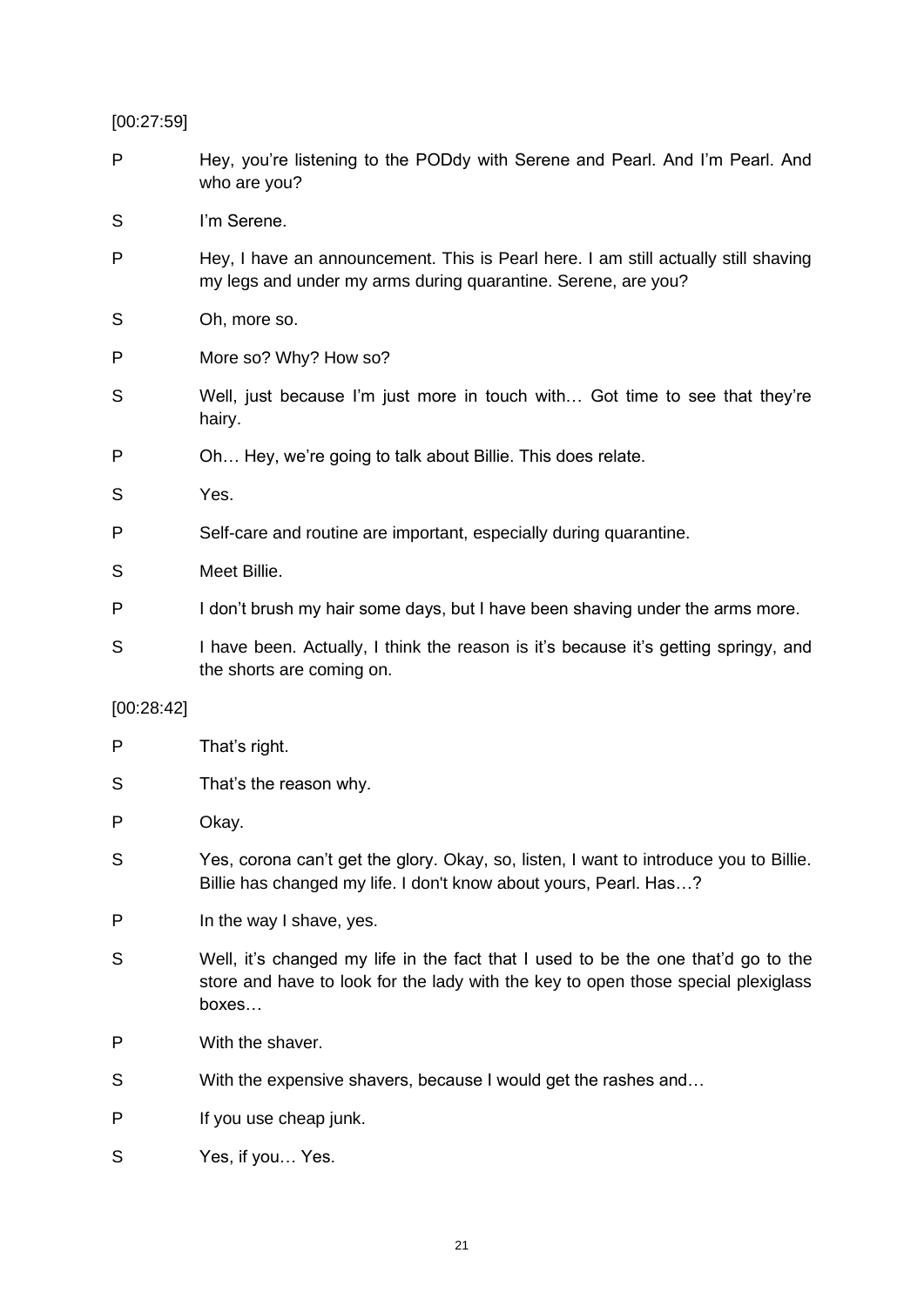P Have you used your husband's razor and got a rash?

[00:29:14]

- S Oh, it's terrible.
- P Everybody has.
- S I got the worst rash my wedding day, because I thought I should shave five times to be extra-smooth. It was so bad. If I knew Billie back then, boy.
- P I know.
- S Listen, I love Billie too, because you don't have to visit the store. You don't even have to drive there. You don't have to find the lady with the key. No breaking the bank either, because Billie has a starter kit for just \$9. And that includes their award-winning razor, two refill blades, and the magnetic holder, which has changed my life, that keeps your razor safe and dry in-between uses and doesn't fall on the shower floor and get all yucky, because those lick-and-stick ones…
- P They fall on the floor.
- S They fall on the floor.
- P Listen, Billie is out to change more than the way you shave, though. They've also come out with some new products. Their shavers were so awesome, they've actually come out with some other stuff, like dry shampoo. You should go check it out.

#### [00:30:13]

- S Whoa.
- P Go to mybillie.com to meet the razor. Meet this razor that has changed Serene's and my life and that made everyone start talking about razors.
- S Yes, listen, I talk about razors a whole lot more. I never used to talk about razors. But all of a sudden…
- P You never hardly used to shave your legs.
- S Well, I did…
- P Barely.
- S Not in the winter. Listen, I just want to say this, though, I talk about razors now. If I hear anyone talk about shaving, I pipe up like I'm a know-it-all Billie lover.
- P I know. So go to mybillie.com, that's M-Y-B-I-L-L-I- E, dot com, slash trimhealthy, and get the best razor you will jolly ever own. It's just \$9 to get your starter kit, plus free shipping always. Go to mybillie.com/trimhealthy, and spell it, Serene, spell mybillie.
- S MYB I L L I E.com/trimhealthy. This is the PODdy with Serene…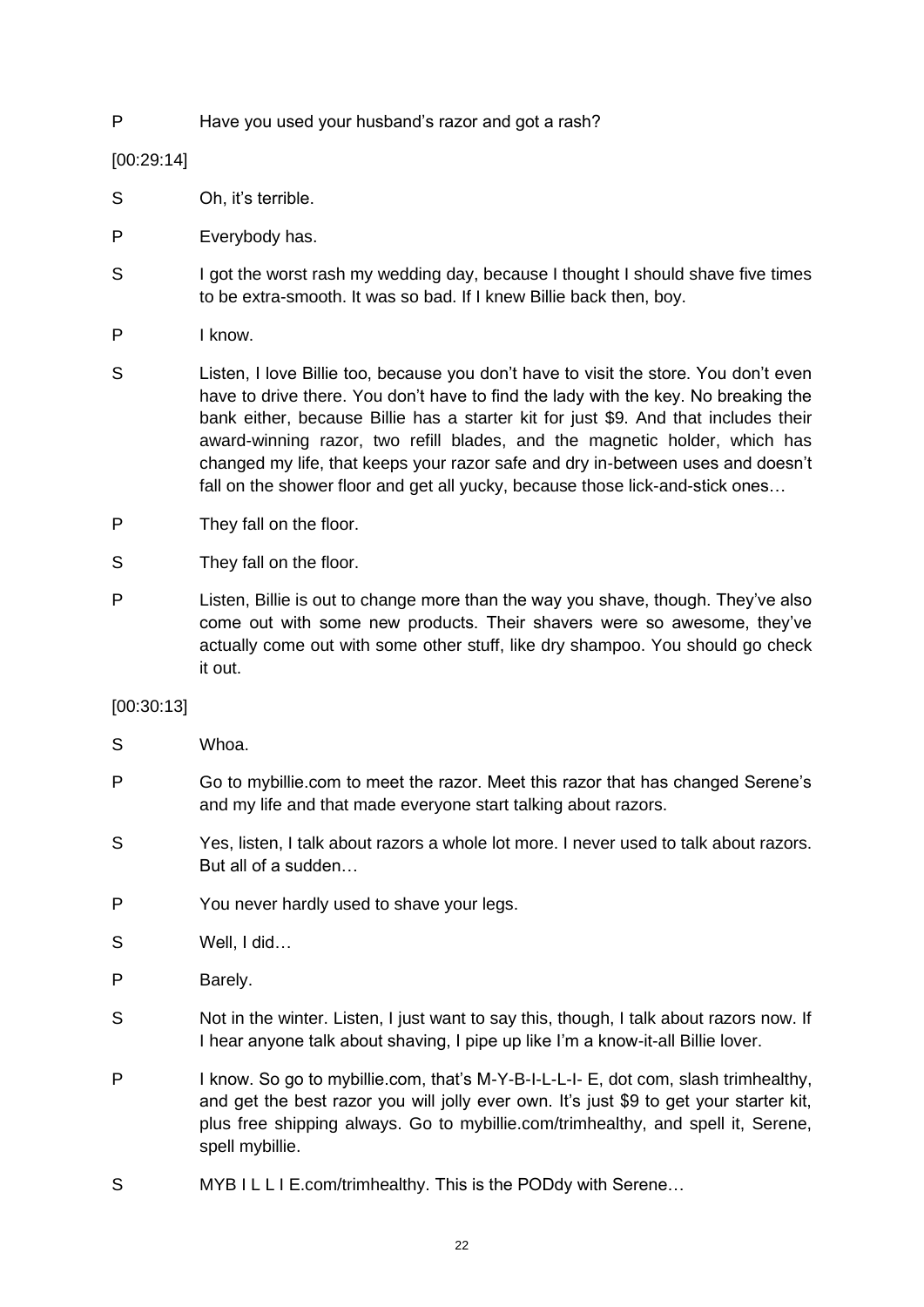[00:31:12]

- P And Pearl.
- S Get it right, it's P-O-D- D- Y.
- P I think of our journey, I never knew, and I think God's got so much more for me, but I never knew I could be here. When we first started, and in many ways in my life, but I'll look at the health journey, when we first started Trim Healthy Mama, first of all, we lost our fear of fats and meats and things like that, because we had fears of them, coming from a vegetarian lifestyle. And wasn't that freeing?
- S Ooh!
- P Don't you just think we've attained, man. We're there.
- S Yes.
- P But then little by little we saw other chains in our life. We saw a little of the things where we still weren't free.
- S Yes.
- P And we kicked them out. We learned freedom in those areas. Now we love fruit, and now we don't have fears of it. All these things. And it just gets better and better and better as you keep working towards it and creating habits and systems and not have a limiting goal.
- [00:32:08]
- S It just reminds me, new peeps in the room, my son battled cancer, and some people might think, well, the goal for us was to see him healed. But we got a joy, it was a God-given gift, of the process before he got healed. It was just a mindset, a lifestyle of walking into the healing so that when… We were already celebrating, we were already there before he actually was healed before our eyes. But, you see, that wasn't the ultimate goal for God to give to us, only that healing. And because it wasn't like, okay, now we have arrived, forget the process, that same process that He taught us to walk into, to Arden's healing, of just speaking over the Scriptures and speaking life over our bodies, that process has healed way more than Arden.
- P So true, Serene.
- S It's been a ripple effect in this pool up here on the hilltop, that people... We've been walking out of things that I didn't even know I needed to heal from.
- D I want to call the PODdy a different name.
- P You want to call our PODdy a different name?
- D No. just the title of this one.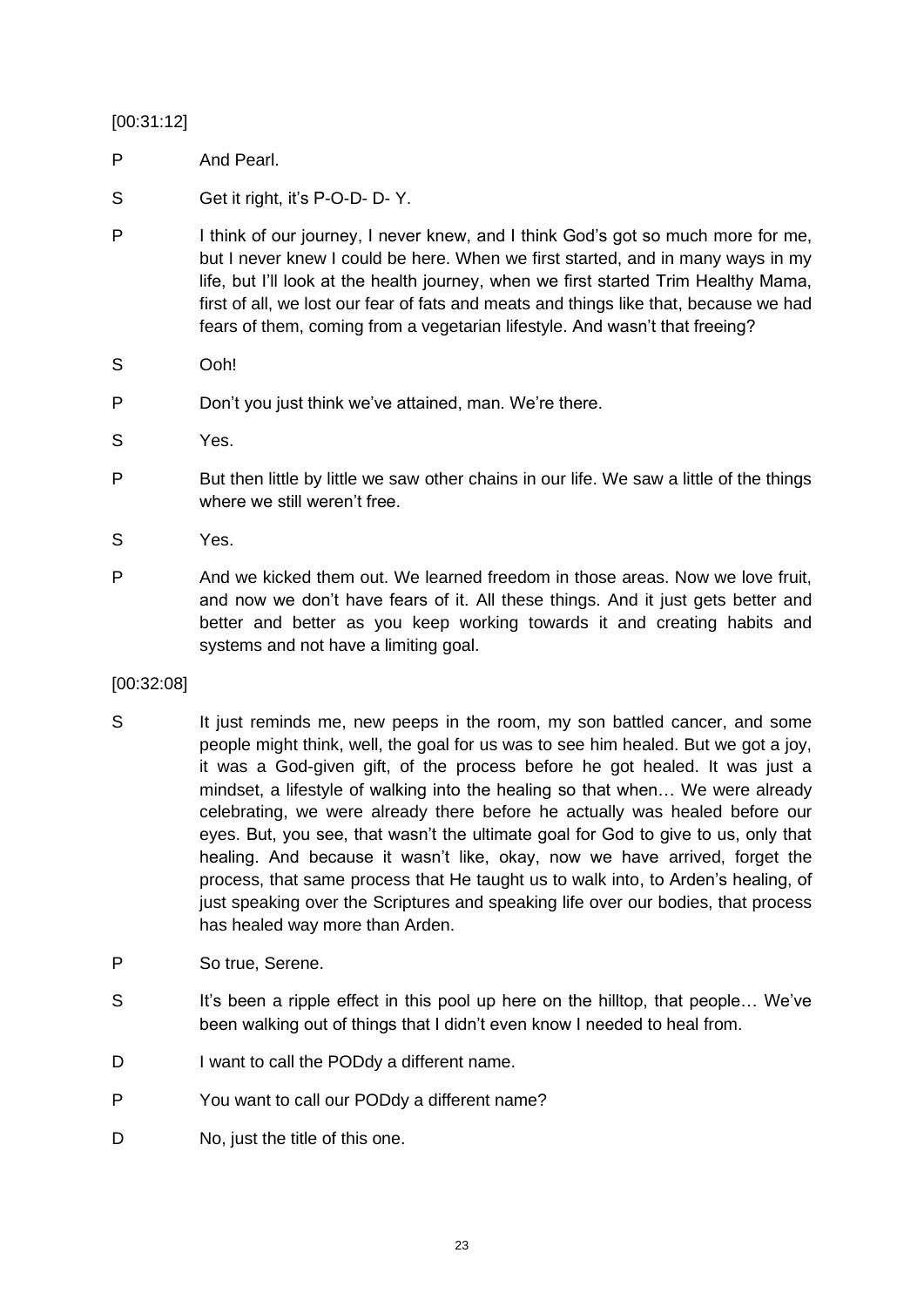# [00:33:20]

| Ρ          | Oh, please, I'm open to it.                                                                                                                                                                                               |  |
|------------|---------------------------------------------------------------------------------------------------------------------------------------------------------------------------------------------------------------------------|--|
| D          | One Degree Away From Success.                                                                                                                                                                                             |  |
| Ρ          | Yes, you are, hey.                                                                                                                                                                                                        |  |
| S          | Yes, it's good.                                                                                                                                                                                                           |  |
| Ρ          | I'll take that into consideration.                                                                                                                                                                                        |  |
| D          | From 31 to 32, right.                                                                                                                                                                                                     |  |
| Ρ          | I know.                                                                                                                                                                                                                   |  |
| D          | Well, it's actually 32 to 33. Because 32's frozen.                                                                                                                                                                        |  |
| Ρ          | It is. 32 is where                                                                                                                                                                                                        |  |
| S          | I like that, 32 to 33.                                                                                                                                                                                                    |  |
| Ρ          | But is that going to cause open emails. It's all about the clickbait. I hate having to<br>write clickbait every week. Every week, John, Producer John here sends me the<br>PODdy, and it's like, right, clickbait, Pearl. |  |
| D          | Well, because I think the phrase, It's About the Journey Not the Goal                                                                                                                                                     |  |
| [00:33:47] |                                                                                                                                                                                                                           |  |
| Ρ          | Yes, it's been done.                                                                                                                                                                                                      |  |
| D          | I've heard it.                                                                                                                                                                                                            |  |
| S          | Oh, it's been done.                                                                                                                                                                                                       |  |
| D          | And it's so powerful, I think it should be repeated over and over, but One Degree<br>From Success is kind of like a book title.                                                                                           |  |
| Ρ          | Is better.                                                                                                                                                                                                                |  |
| S          | Or just 32 to 33. I'm like, what the heck?                                                                                                                                                                                |  |
| Ρ          | Look what he says here. I keep quoting him, but just underlying little things in the<br>book                                                                                                                              |  |
| S          | If that's a swearword to you, I apologize.                                                                                                                                                                                |  |
| Ρ          | Underlying things in the book. James Clear said, you do not rise to the level of<br>your goals, you fall to the level of your system.                                                                                     |  |
|            |                                                                                                                                                                                                                           |  |

S Oh, yes.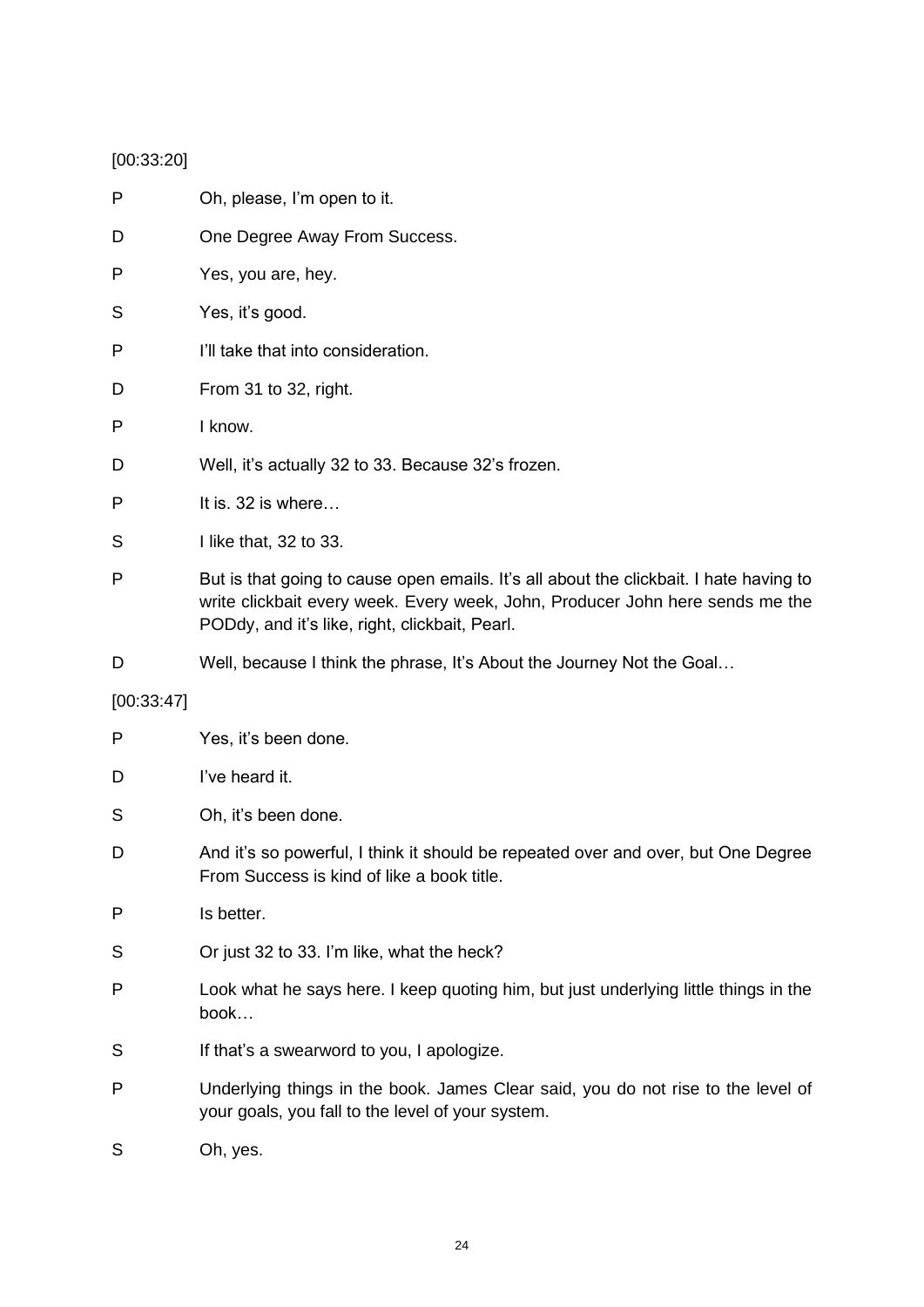[00:34:10]

| D          | Okay.                                                                                                                                                                                                                                                     |  |
|------------|-----------------------------------------------------------------------------------------------------------------------------------------------------------------------------------------------------------------------------------------------------------|--|
| P          | I have to have systems in place. Because, guess why                                                                                                                                                                                                       |  |
| D          | It's true.                                                                                                                                                                                                                                                |  |
| P          | Habits are what make our goals, right. But it's very interesting, we have to make<br>habits habits, because sometimes even habits can just be goals. I have a goal of<br>having good habits.                                                              |  |
| S          | Yes, yes, yes                                                                                                                                                                                                                                             |  |
| P          | All right                                                                                                                                                                                                                                                 |  |
| S          | But there's no action there.                                                                                                                                                                                                                              |  |
| P          | There's no action.                                                                                                                                                                                                                                        |  |
| S          | A goal is just a pie in the sky kind of                                                                                                                                                                                                                   |  |
| P          | So we have to do things, and there are certain ways that we can make habits<br>habits.                                                                                                                                                                    |  |
| S          | Get practical, Pearly.                                                                                                                                                                                                                                    |  |
| P          | We can make habits very appealing, very rewarding.                                                                                                                                                                                                        |  |
| D          | Oh, a goal has no accountability.                                                                                                                                                                                                                         |  |
| [00:34:48] |                                                                                                                                                                                                                                                           |  |
| P          | No.                                                                                                                                                                                                                                                       |  |
| D          | You can say it, you can talk about it to your friends, you can post a meme about<br>it and tell everybody what your goal is. There's no accountability. Habits, boy, if<br>you're claiming you've got a habit, that's something you've got to deliver on. |  |
| P          | Yes                                                                                                                                                                                                                                                       |  |
| D          | Oh, my habit is to work out in the morning. Is it? Well, what's that mean for<br>tomorrow morning.                                                                                                                                                        |  |
| S          | Yes.                                                                                                                                                                                                                                                      |  |
| P          | Well, and how do we do that, you see?                                                                                                                                                                                                                     |  |
| S          | Yes.                                                                                                                                                                                                                                                      |  |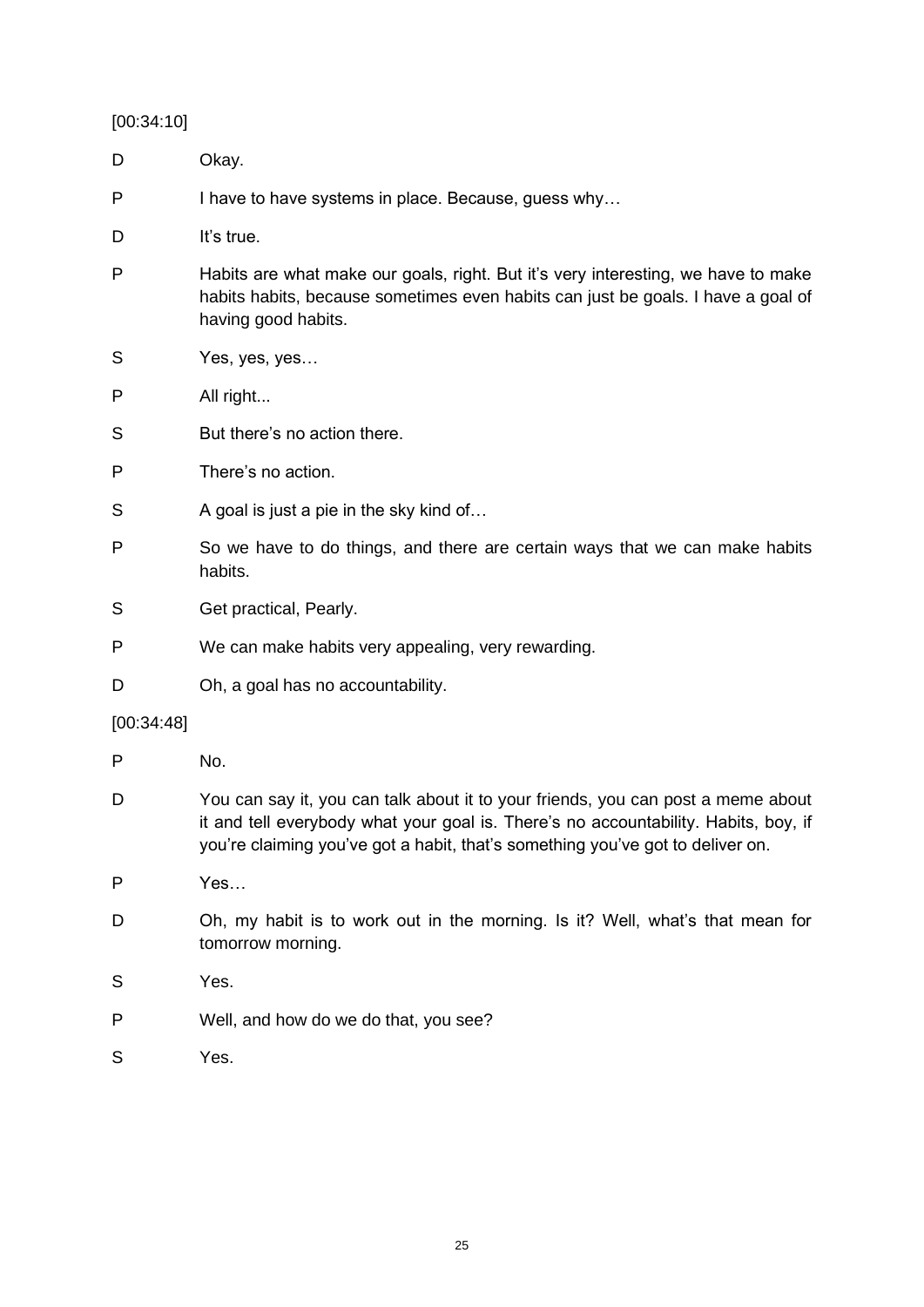- P There was a study, and they tracked three groups of people about exercise. They wanted to find how people, not were more motivated, what got it done in people's lives. So they told one group, go write down your exercise habits, just so they'd be more mindful. When you track things… People say, journal your food, because they think they do better. The next was to people, go learn more about the benefit of exercise. Okay, they did those. The third was, go tell us when and where you're going to exercise and what you're going to do, write it down. So this is interesting…
- S I want to hear.
- P The first two groups had improvement over a nothing group, okay. But the third group that said when and how and when more than doubled. 91% of them did more exercise.
- S Do you know, can I just share one thing, one second? I have this little trigger in my head. I have breakfast, and then I pour myself a green tea real quick.
- P You go, Serene.
- S But my trigger is, as soon as that green tea is done, and I squeeze the little bag and have that last little squeeze, like I squeeze at the end to get all the polyphenols in and then just down it, that's my trigger. You just go upstairs, Serene, you just go upstairs.
- P Well, Serene, you're brilliant…
- S You just go and exercise.
- P And that's why you're successful.
- S My tea is my trigger.
- [00:36:31]
- P That's why we should all emulate you, because he talks about cues. Habits only happen with cues, and the more visual they are, or the more significant they are to you… You know how you said you get your green teabag and squeeze it, and that's what spurs you?
- S Yes.
- P Well, he said, we start to cultivate these things in our lives. So let's just say you want to start dinner at four, you make your habit easier. So at lunchtime, you put the things that you need to start dinner in the very front of your fridge, you rearrange them. Or, like you say, after breakfast, this is what I've started doing, I will put on my exercise shoes…
- S That's great.
- P That's my habit, because to me to say, after breakfast, like at ten o'clock, I'm going to exercise, no. For me, I have a horror in my brain, it's like a horror movie.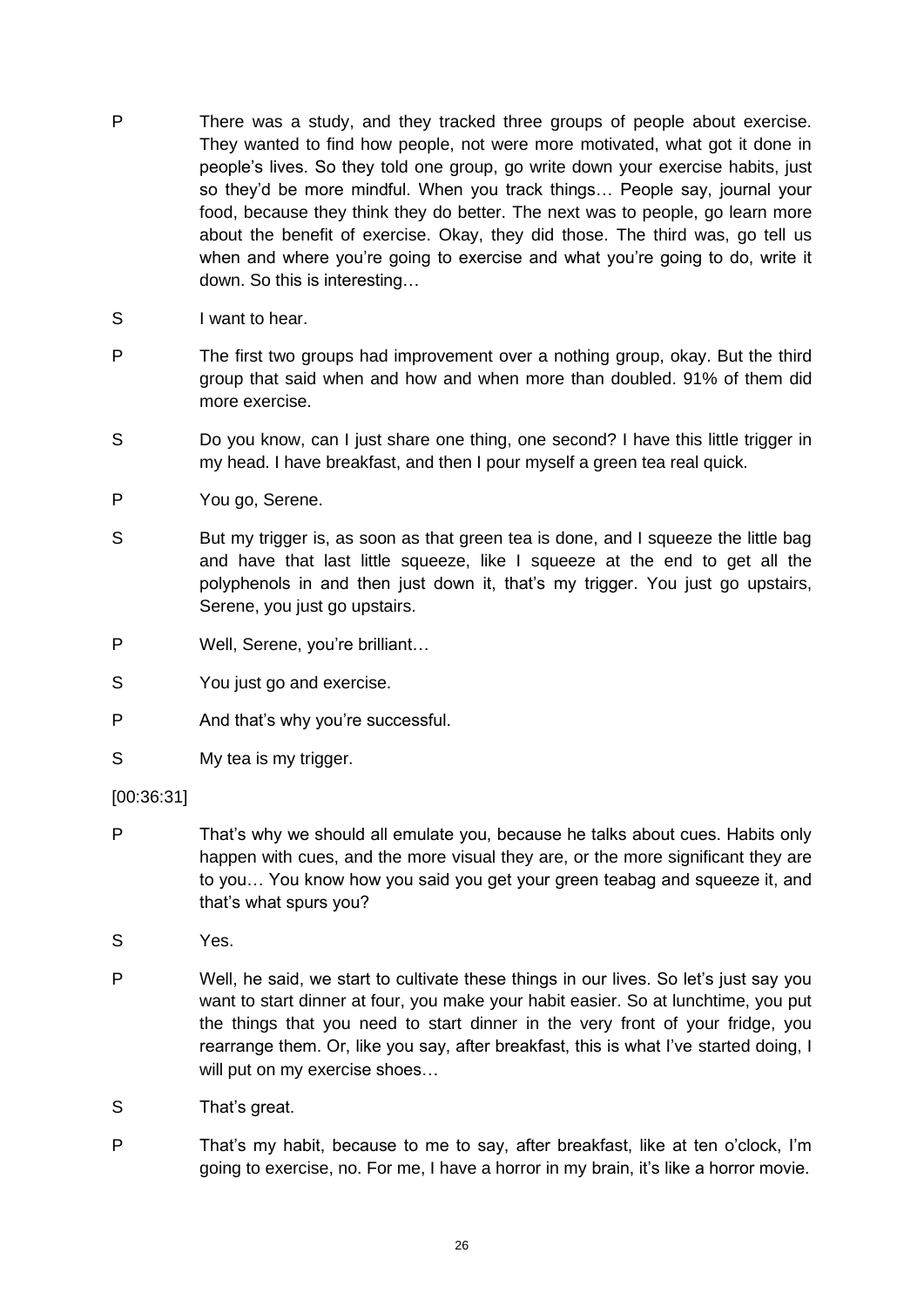- S And, also, you have to put your shoes on then...
- P Yes.
- S Before you have to exercise. But when they're already done...

[00:37:21]

- P They're already on.
- S You're one step ahead.
- P Make them as easy as possible. Here's another one I have. Okay, so that then makes it so easy for me to run up my stairs around ten, oh, it's ten, yes, got my shoes on, it feels so easy, and just go do it, it's so easy.
- S And you've got the visual image of an exerciser.
- P Yes, so now those of you guys who are not staying at home during the day, you can do other things that will make you… But here's another thing. If you want to have a salad every day, here's a cue if you're staying home, or even if you're going to work. After your breakfast, you don't finish your breakfast, the next thing you do is you put your salad plate and knife and fork, and you put it out on the counter, because it's a visual cue, it means you're going to do it. And that makes it so much easier, it makes it deliverable.
- D Yes, salad must come here.
- P Salad's coming.
- D Yes.
- P It's just coming, because the visual is right there.

#### [00:38:11]

| D | Who am I to stop the salad from coming?                                                  |  |
|---|------------------------------------------------------------------------------------------|--|
| P | You're not going to stop that.                                                           |  |
| S | What do you mean by you don't finish your breakfast? You mean even before<br>you finish? |  |
| P | No, you finish. So you make a habit of, when I finish breakfast                          |  |
| S | Oh, yes.                                                                                 |  |
| P | Like your tea thing, Serene                                                              |  |
| S | Yes, yes, yes                                                                            |  |
|   |                                                                                          |  |

P I don't just walk out of the room. The next thing is I pull my salad plate down.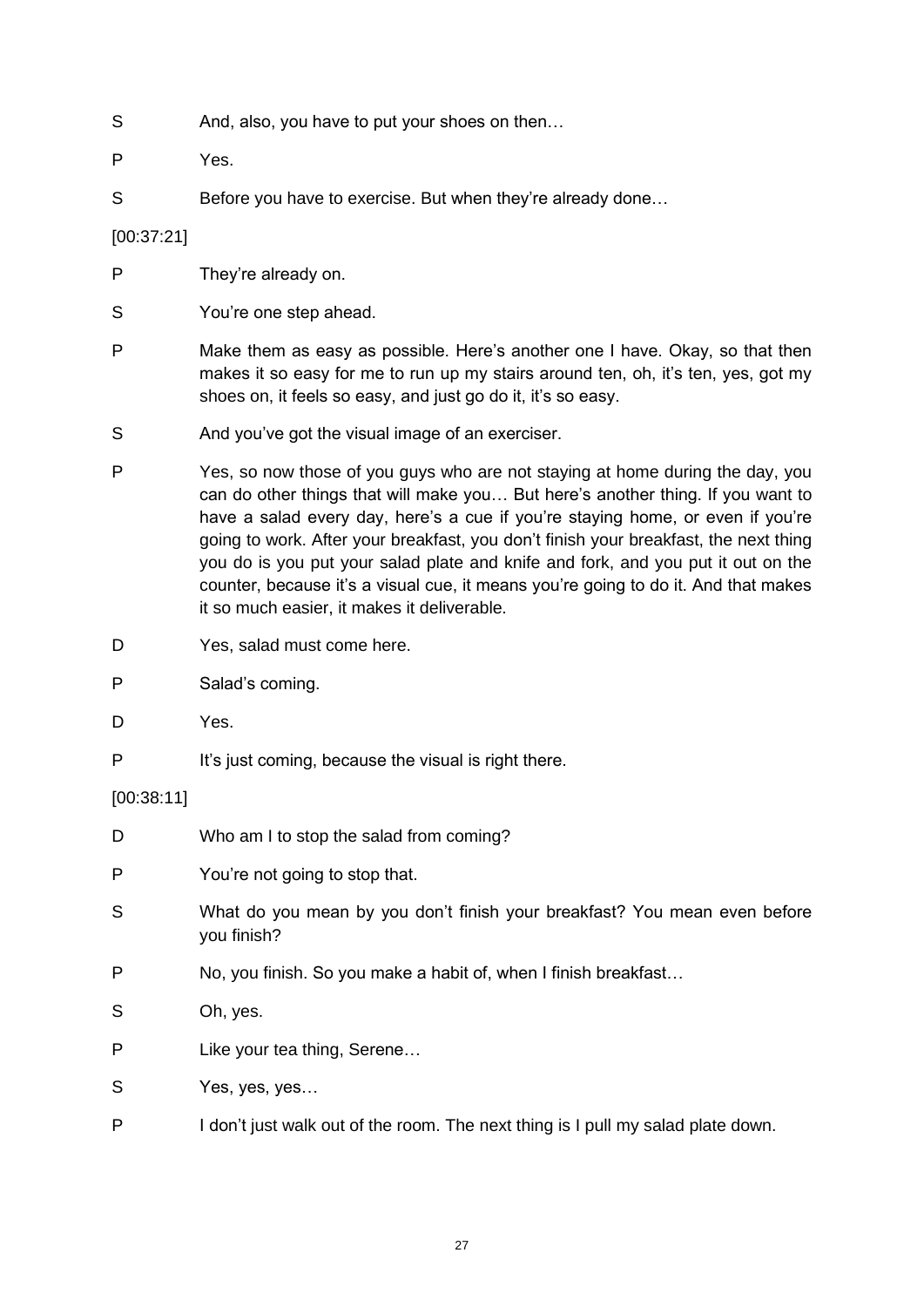- S So, basically, it's like a tease, like go back to TV days where TV was like the thing you did, but before the ad, almost, it'd be like, but come back for blah-blahblah…
- P Exactly.

[00:38:38]

- S It teases the next...
- P The tease.
- S The next issue is the tease, so we have the tease in our brain. What are we going to do next?
- D The tease, man.
- S Whoa.
- P Okay, I was going to say something, and then it just went.
- S Oh, I'm sorry, Pearl.
- D This may sound tedious, like, oh, this is something to do and keep up with. You know what's way more tedious? Being super-unhealthy.
- P Oh, I know.
- D Like get over it.
- P But these are fun things. We all do things every day. You could make a list of the things you would do every day. You wake up. Then what do you do?
- D Grab my phone.
- P You turn your alarm off, or maybe…

[00:39:07]

- D I grab my phone.
- P Grab your phone. Okay, then you do something else, and then you do something else. But these are compound things that we can stack, we can change, and we can have systems that are fun, but they're just better than the systems we already have.
- S Like to the Drive Thru Sue.
- P Yes?
- D Let's hear it.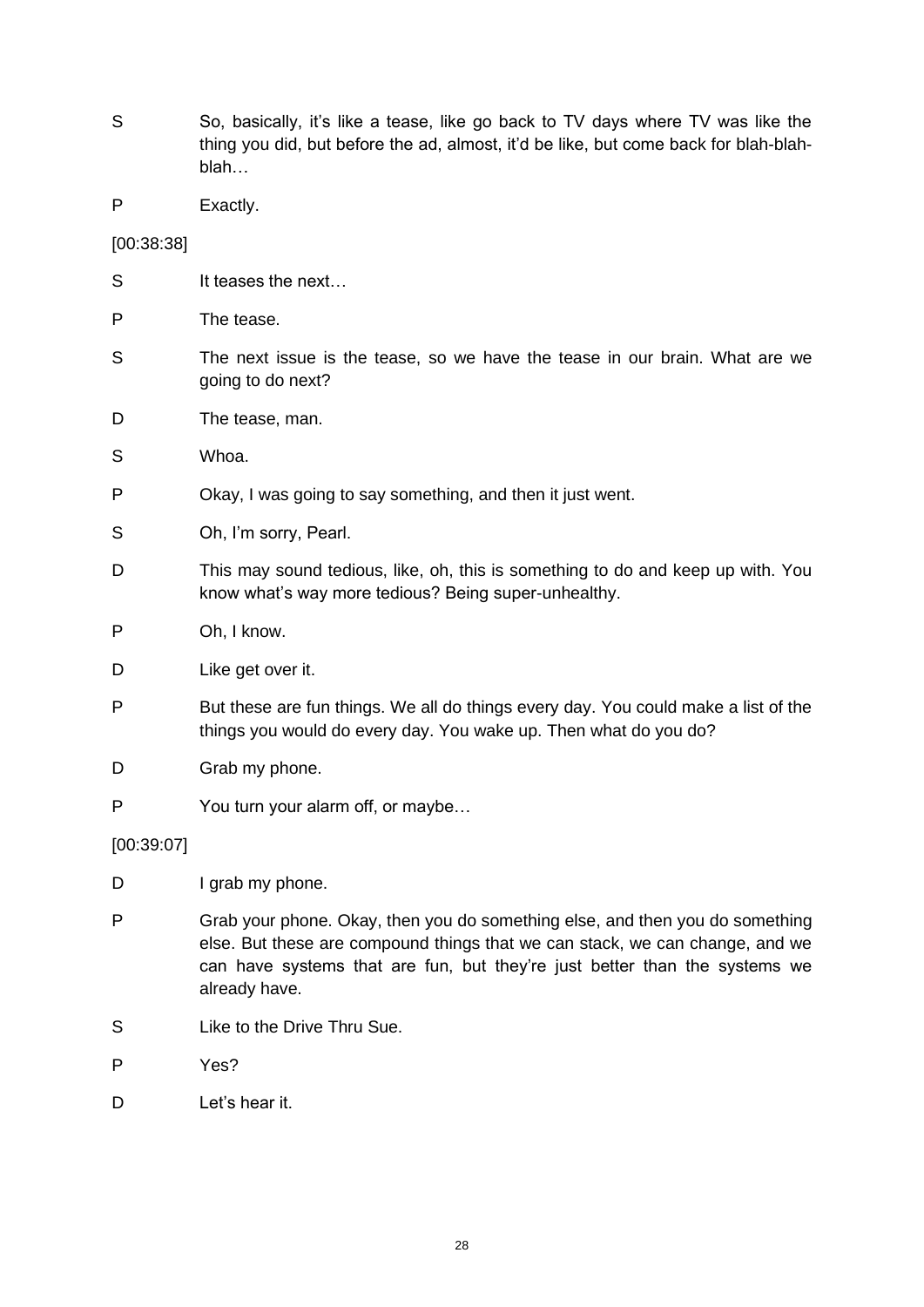- S Because a purist has to do a lot of systems for the things that she says that she loves, it's like that's why I feel like I enjoy my Yuck Yums every day, I do well on Yuck Yums, maybe not everybody would…
- P For new peeps in the room, that's a Yuck Yum Smoothie.
- S Double-fermented, whole milk kefir, but I really thrive on it. But it's a system. Every day at a certain time I get the strainer out, and I strain my kefir. And when that kefir then is sitting on my bench, just all looking so like an empty canvas to fill with incredible flavours, every time I walk past it, I'm like, Yuck Yum is on the way. But it's the straining that triggers me to have it.

#### [00:40:06]

- P Serene, I look at your life right now, and your life is actually a life of very strong systems. I don't think my life has had as strong systems as you, but I'm implementing them now. Here's another one that I've started to do, because I have been very good about working out. I do my Work-ins. Well, now I've started dancing too, like four, five times a week. But I also wanted to keep up push-ups, just because I feel like I want my arms to be… I feel like every person in the world should know how to do ten push-ups well, female or male.
- S You doing the man ones?
- P I do a combination of both, Serene.
- S Good on you, mate.
- P But I never would do it, I'd forget. Same thing with making my bed, but now I have cues…
- D You do push-ups every day?
- P Not on the weekends. But here's a cue, and it's no big deal, it's nothing now, it's not even a habit, because it's a cue, when I turn my water on for my shower, while it's heating, I get down, I tell myself, one push-up, Pearl…
- S Oh, that's fantastic.

#### [00:41:02]

P Well, one is ten. D Yes. P Why don't you do the other nine, and you're done there? S Yes. D Yes. P Well, I do ten mate, which is not even a lot… S You do ten mate?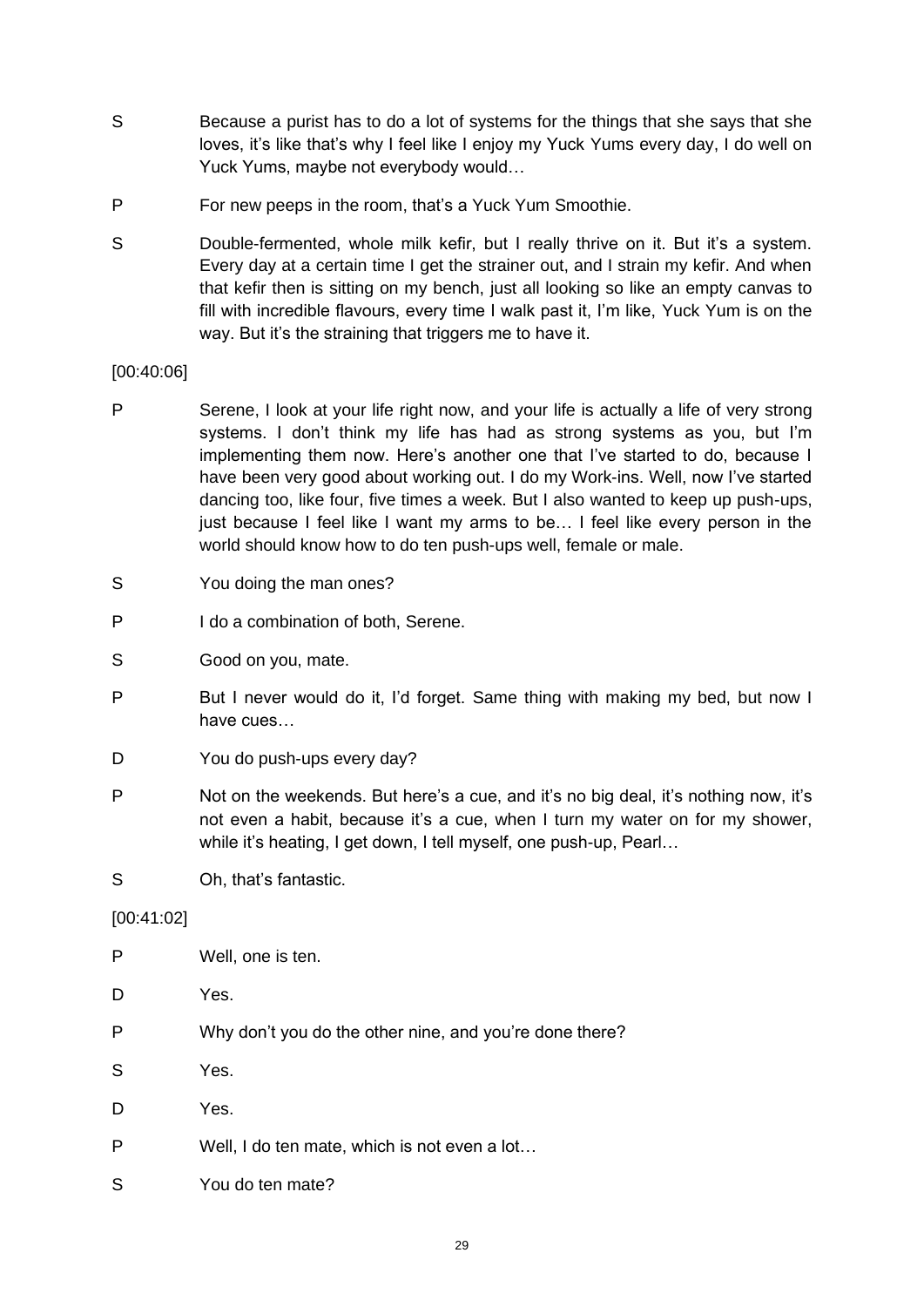| P          | Yes                                                                                           |  |
|------------|-----------------------------------------------------------------------------------------------|--|
| S          | Good on you, mate.                                                                            |  |
| P          | Or I get down and do 30 female. Big whoop, it's nothing.                                      |  |
| D          | You mean mate, not using your knees?                                                          |  |
| P          | I just mean full ones.                                                                        |  |
| D          | Full plank.                                                                                   |  |
| [00:41:17] |                                                                                               |  |
| S          | Yes, that's pretty great.                                                                     |  |
| Ρ          | Full plank, no, but that's not a big deal. You can work up to that if you're not up to<br>it. |  |
| S          | Because I'm protecting my abs, just because of having the babies                              |  |
| Ρ          | Yes, you're still in baby season.                                                             |  |
| S          | So I just do it against my counter where I do my makeup.                                      |  |
| Ρ          | Just as good.                                                                                 |  |
| S          | And just before I do my makeup, I just do my ladies' arms against the counter.                |  |
| Ρ          | Actually, I feel like that gets the arms even more.                                           |  |
| S          | Oh, does it?                                                                                  |  |
| P          | But I'm just doing this thing                                                                 |  |
| S          | No, I'm proud of you on the man's Woohoo.                                                     |  |
| P          | Where I'm just like I'm past my reproductive years, I've got my core all<br>gathered          |  |
| [00:41:39] |                                                                                               |  |
| S          | Yes, good on you.                                                                             |  |
| P          | I'm in good enough shape to do it.                                                            |  |
| D          | Yes, you can safely do it without the                                                         |  |
| Ρ          | Yes, I can safely do it.                                                                      |  |
| D          | I think, for me, if you I'm just going to say it, because I can talk to men, right?           |  |
| P          | You can, Dan.                                                                                 |  |
| D          | If you can't do 20 push-ups, you're just atrophied.                                           |  |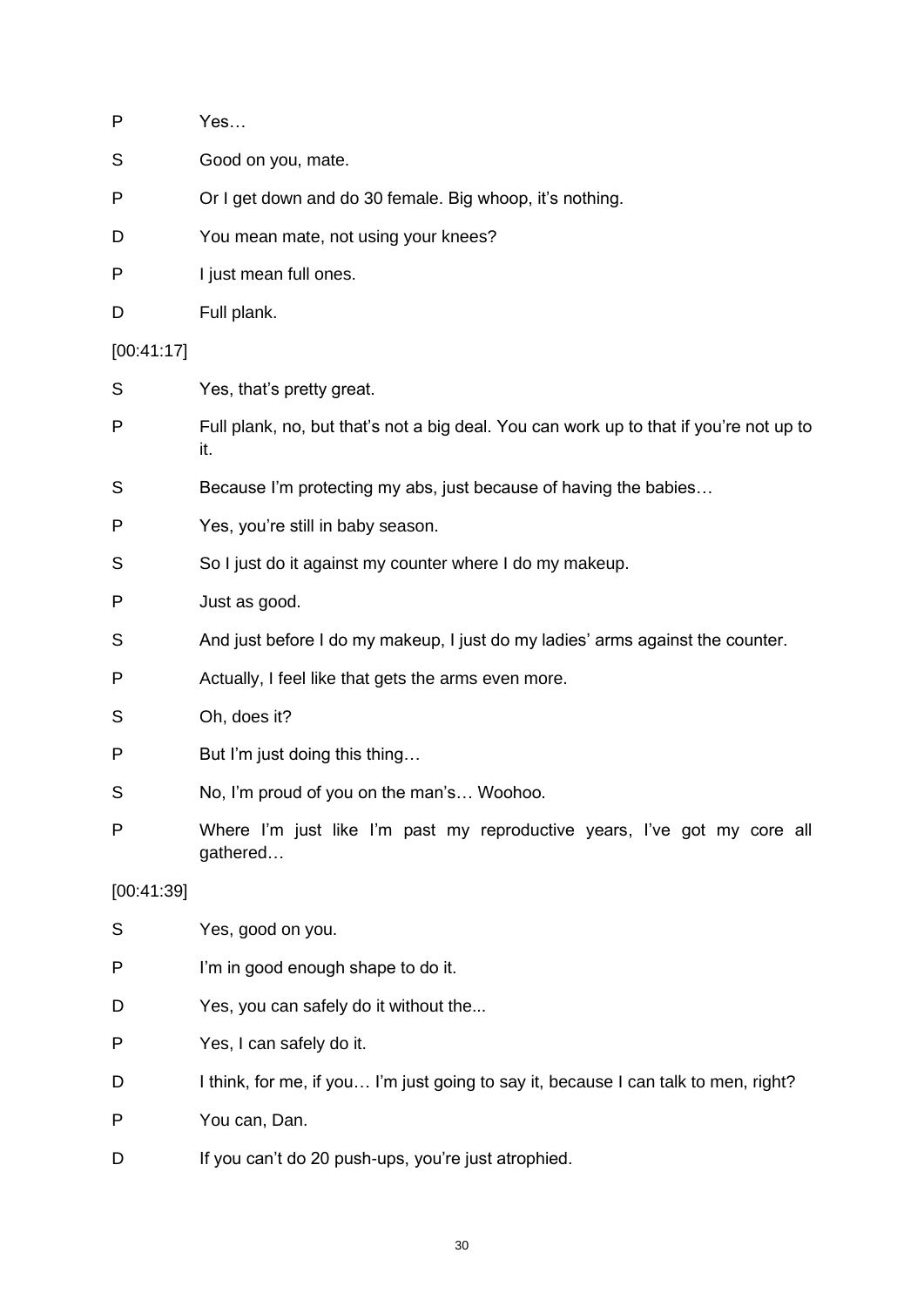- P Yes, you should be able to. You need to.
- D You need to get on it.
- P And, listen, and you don't say to myself, I need to be able to do 20. That's what this other book that I was reading, called Many Habits For Life, he could not get, this author of it, he couldn't get himself together to work out, and he wanted to. So that's how he started the whole book. Get down and do one push-up. But it's like, well, you're down there, right.

#### [00:42:14]

- S Because you know it, right. If you do one, you're already a hero.
- P You're already a hero. If your goal was to do one, and you nailed it, you're like, I'm such a champ, I'm going to do two.
- D Hey, and I'll tell you this, from somebody who's married to a wife who is very lowmaintenance, non-materialistic, etcetera, etcetera, etcetera, your wife will dig the physique if you start doing push-ups every day.
- P Oh, man, when my husband does push-ups, and he started back… He took a long hiatus, because he's not much of an exerciser…
- S I love that, a long hiatus.
- P But he has been back. And he always wants me to know about it.
- D Yes, yes.
- P And, boy, I give him good payback.
- D Good, good.
- P I'm like, you're the hunkiest man, you are, my goodness, Honey. It's so sexy!
- D Always notice it, yes. Always notice it.
- P Oh, yes.

[00:43:07]

- D Day one, if he's done five push-ups, you won't see any change, just see it, choose to see it and tell him he's…
- P But it's degrees, right? One push-up is that change towards…
- D Do one push-up, yes.
- P The rock spurting out water.
- D Yes.
- P It's one, it starts with one.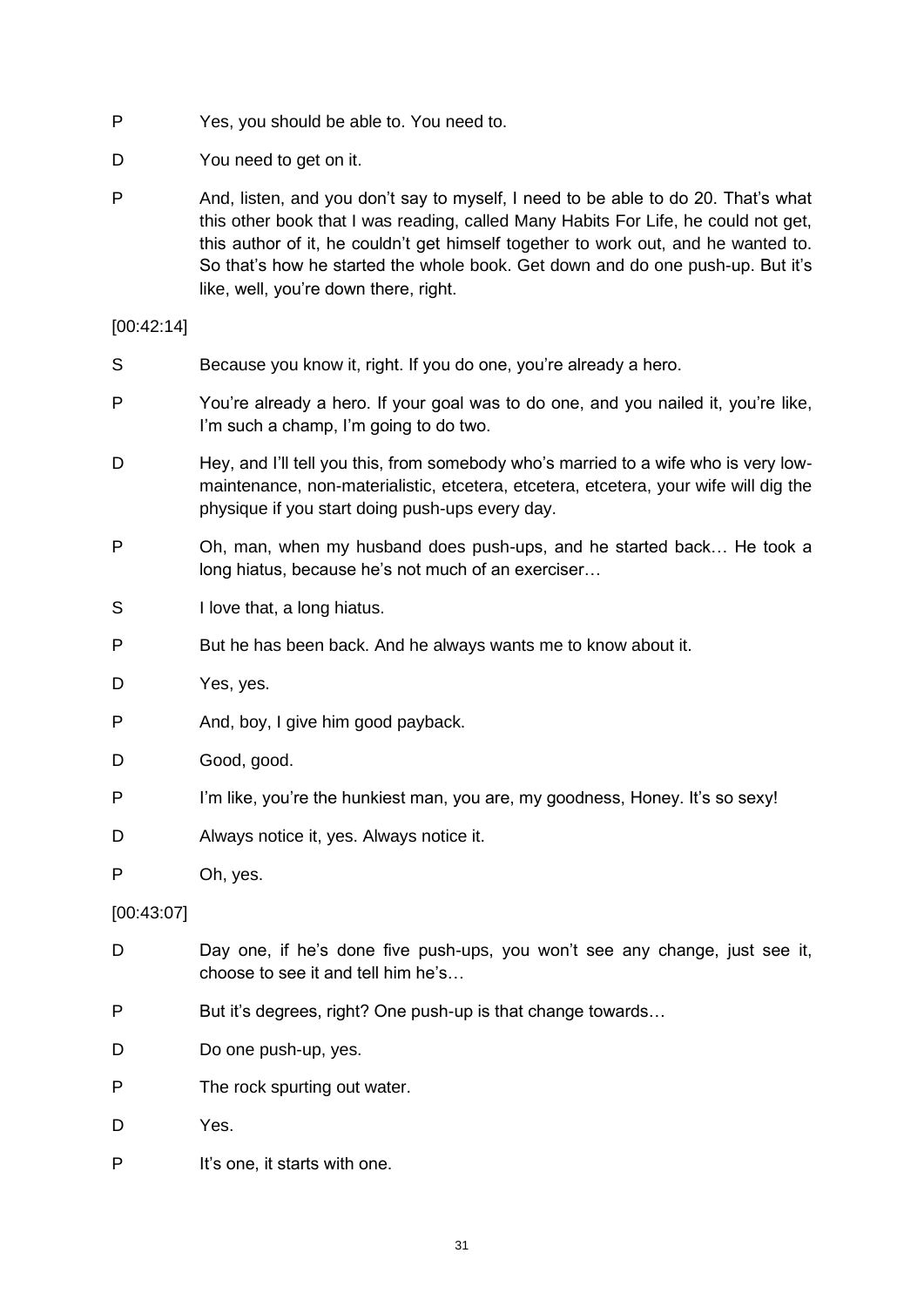D If you're a guy listening, just drop and do one right now. Just break it out.

S Yes.

- P It's just one.
- D Just get it. let's go.
- S Maybe your cue is just one. Yes, just do one.
- P And one leads to 20…

#### [00:43:30]

- D It does.
- P And 20 leads to whatever you want it to be in life, winning 66 gold medals. Hey, you're listening to the PODdy with Serene and Pearl. And I'm Pearl. And who are you?
- S I'm Serene. I want to talk about Buffy. Buffy has created the best comforter you've ever slept with. Now, I'm just not saying a corny line here, I'm saying something I believe in. And I tell you why, before I had Buffy, I would get this situation where I would want the comforter on me, but then it would get so sweaty hot, I'd be pushing it off in the night. But then that felt like vulnerable, like, ooh, the monsters could get me, you know, kind of thing. So I'd pull it back up, and it was just this constant pull off, pull up, all night long. But with Buffy, I feel like it's got its own brain about it and just puts it where I need it.
- P Well, it was smartly created to do just that, Serene. And it has over 17,000 fivestar reviews through others who are on the page.
- S Reviews like mine?
- P Yes.
- S Oh, man.
- P Customers agree it's the softest, fluffiest comforter they've ever tried, and it keeps them perfectly centred all night, with their core centre, not too hot, not too cold.

#### [00:44:38]

- S It's made out of ultra-breathable eucalyptus fabric, which is softer than cotton. So that's why it's so, mmmmm, just soothing and comfortable. And it naturally soothes the skin, so if you have skin that's sensitive to other materials, you won't be sensitive to eucalyptus fibre.
- P Also, eucalyptus uses ten times less water than cotton to grow, and its fibre is produced using recyclable earth-friendly solvents.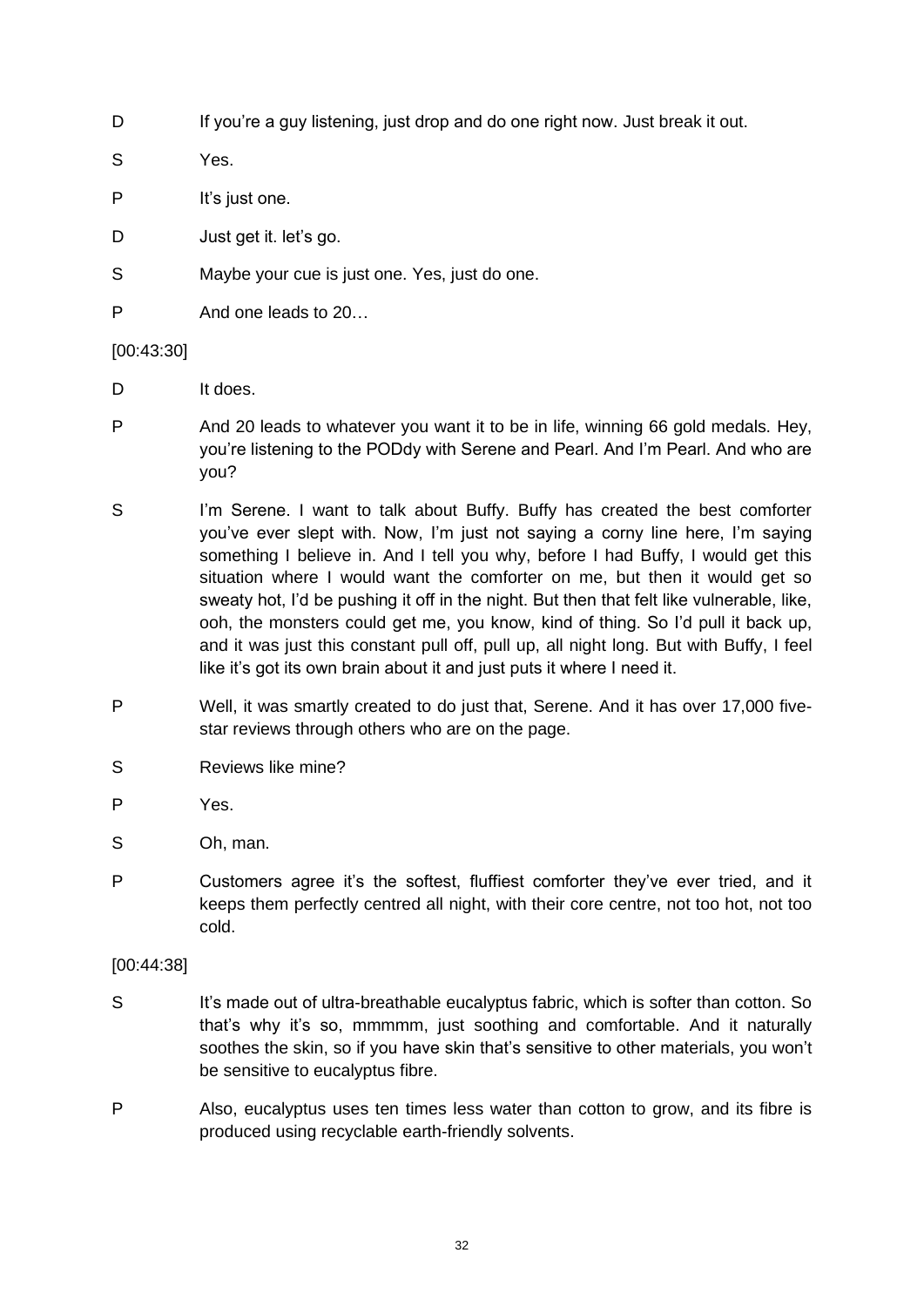- S And, to boot, Pearly, it's hypoallergenic, and it has a high thread-count, which shuts out dust, mould and mites for a healthier sleeping environment. And that's something that's pretty huge for mothers who are dealing with children who have asthma, especially in the evening, and they're up all night dealing with their children having a hard time sleeping. I remember you, Pearl, even though one of your children didn't suffer with asthma, every night they went to sleep, they'd get stuffy noses.
- P Yes.
- S It's probably the blankets you had on them.

#### [00:45:29]

- P Absolutely, mine were filled with dust. Not any more. Hey, but this is the cool thing about Buffy, and this is, basically, its claim to fame, that the inside of each comforter is made from 100% recycled water bottles that are transformed and given a second life as a super-fluffy fibre.
- S Hey, I'm not one of those greenies that want to chain themselves to trees and be all way out, right, but I do care about having a beautiful place for my great, great, great grandchildren, and that is a huge thing for me, because I hear there's like plastic all put together, like the size of Texas, in the ocean that's just naturally whirled together.
- P Yes, it's sad.
- S Yes, and I don't want that. So thank you, Buffy.
- P Thank you. But this fluffy fiber, Serene, it feels even softer than down. You know how grandmothers' quilts were all filled with down?
- S Yes, they were soft, Pearl, but they were pokey.
- P Yes.
- S Do you remember when the little quills would come out and poke you?
- P Yes, but each Buffy comforter keeps 50 bottles out of the ocean, Serene, so there you go. And the average down comforter harms 12 geesies. We just need to let the geesies live.
- S Yes, totes.
- P Hey, you can try a comforter in your own bed…
- S Lay the golden egg.
- P They can lay the golden egg that won... Hey, you can try a Buffy comforter in your own bed for free. If you don't love it, return it at no cost. For \$20 off your Buffy comforter, visit Buffy.co and enter trimhealthy.
- S Can I remind them, Pearl?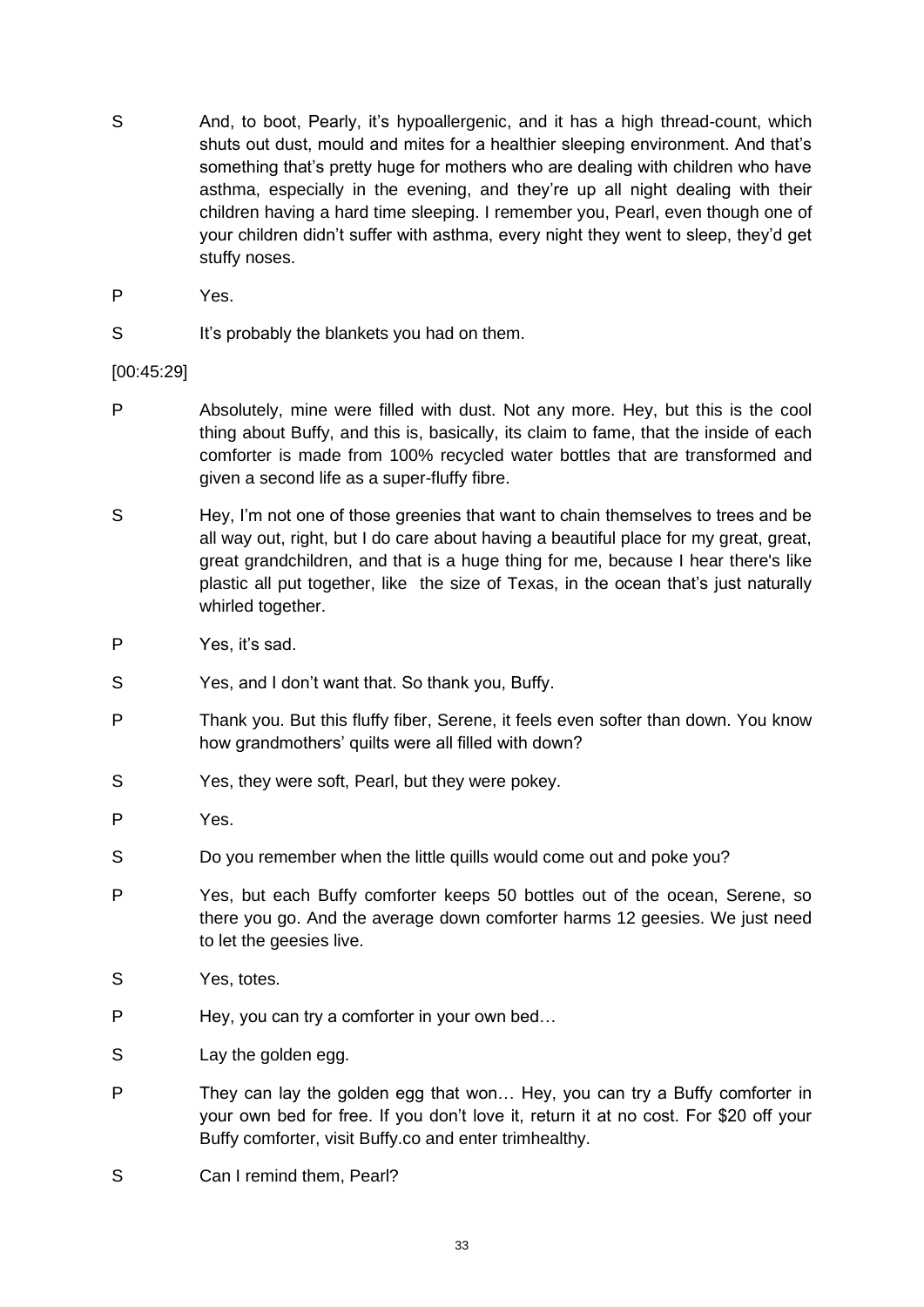| P | Yes. |
|---|------|
|   |      |

- S That's \$20 off your Buffy comforter at Buffy.co. And don't forget to enter...
- P Spell it, Serene, Buffy.co.

## [00:46:55]

- S Trimhealthy. Oh, Buffy.co, it's B- U- F- F- Y.co.
- P Trimhealthy is the code.
- S This is the PODdy with Serene...
- P And Pearl.
- S Get it right, it's P- O- D- D- Y.
- P What about little things? We all want to do more. This is something that I've noticed in my own life, right. It's visual cues which we don't have time for, so I'm going to get into the visual cues. There's going to be a Part 2 of this, because there are other things that are really rocking my world, very practical. Okay, I'm not getting to the visual cues yet, but I want to say, even if you want to spend more time in the Scriptures, but you day goes, and this has been my problem, I wouldn't have a time and a place…
- S Yes.
- P But what about just then figure out when and where your habits can live in this world.
- S Yes.

# [00:47:43]

- P So is it after breakfast? As soon as you've finished breakfast, you take out your salad plate, then you sit down and you read one Scripture.
- S Yes.
- P One, and you ruminate on it, that's it.
- S Yes.
- P Because what's better than one? And maybe if you're not a Christian then, what you do is you say…
- D Read one from the Book of Lucifer.
- P Yes, or you say one thing I'm grateful for, and then you breathe in deeply five times, because that settles your cortisol. Or what about little things like, before you eat, so eating is the cue, you breathe in and you breathe out, and you let go of stress, just once. How much better is your digestion going to be?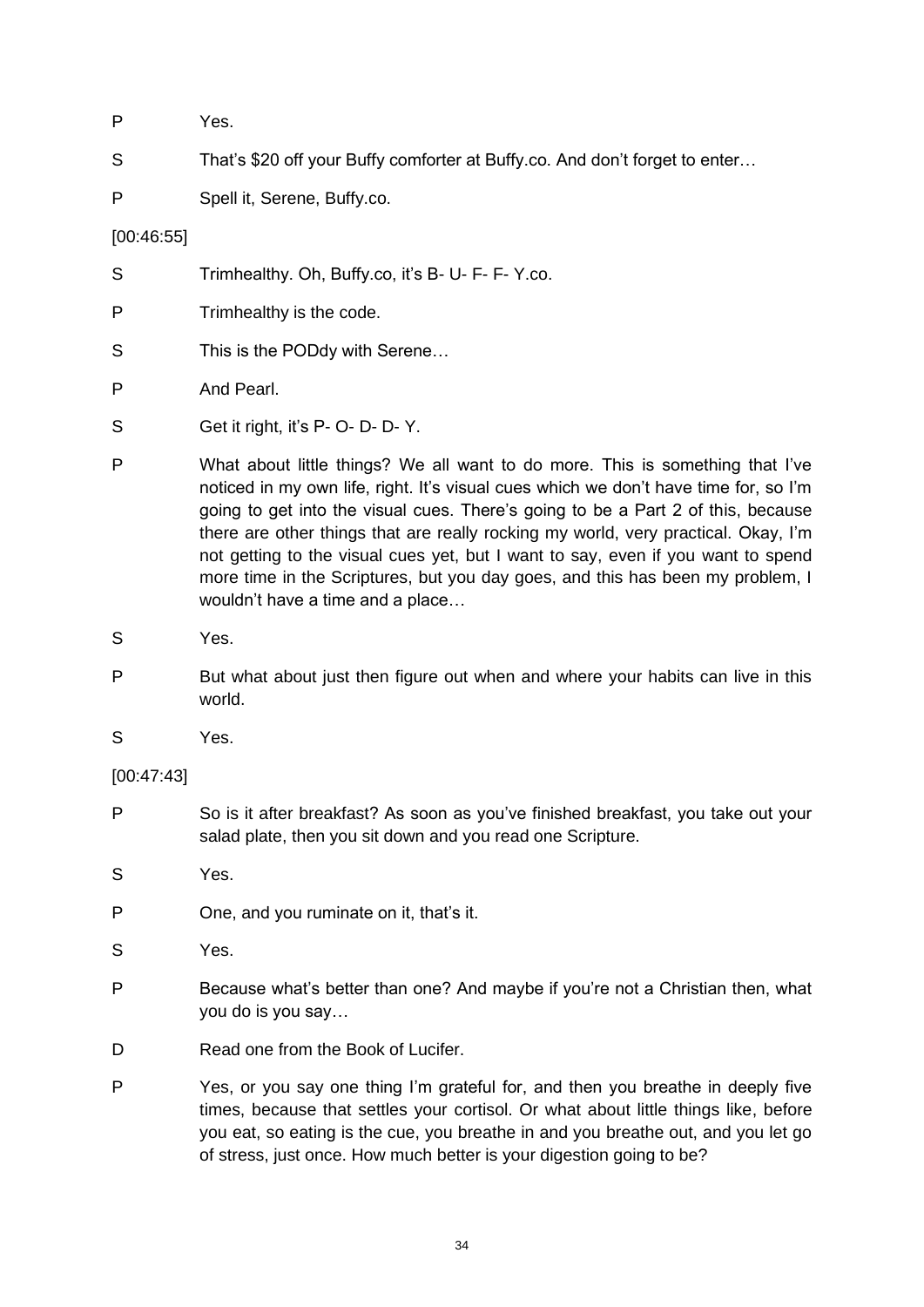- S Yes.
- P All these tiny, little cues, right?

[00:48:23]

- S Or maybe it's like you don't even have time to read. Maybe you're just whatever. I brought myself a little hydro-speaker, and I hang it on the glass shower, so then I know that when I have a shower, I just pump in audio Bible. Maybe you want to pump in, you're not a believer, you want to pump in positive quotes..
- D Luciferian allegiance statements and maybe a little prick in the hand and a little blood oath. I mean, whatever.
- P So if you're not a Christian…
- D If you're not a Christian...
- P You must be a Lucifer follower, Danny? I know we've got quite a few people that are probably in-between somewhere.
- D I do the speaker in the shower, but mine is chill house music.
- S Oh, yes, good on you.
- D That gets me into state, dude.
- P Best time to dance. Best time to dance.
- D When that comes on, it's either chill house, which is more of a beat, or it's ambient, which is real meditative. But, man, that's my trigger. When that music comes on in that hot steam, I will actually do a motion.

#### [00:49:15]

| P | Yes, you should.                                                                                                                                                |
|---|-----------------------------------------------------------------------------------------------------------------------------------------------------------------|
| D | Let me tell you the motion I do.                                                                                                                                |
| P | Yes, can you stand up and do it, please?                                                                                                                        |
| D | Yes, I'll stand up. This is                                                                                                                                     |
| P | Yes. And we'll describe it as you do it.                                                                                                                        |
| D | This is me. So shower's on, steam is happening. Oh, also, I just use the window<br>light. So in my spa, which is my tiny five-by-eight bathroom                 |
| P | It's your spa, and this is totally scientifically, everybody, though. We've gone into<br>this. This is totally healing your body, because dance movements heal. |
| D | Yes.                                                                                                                                                            |
| S | Yes.                                                                                                                                                            |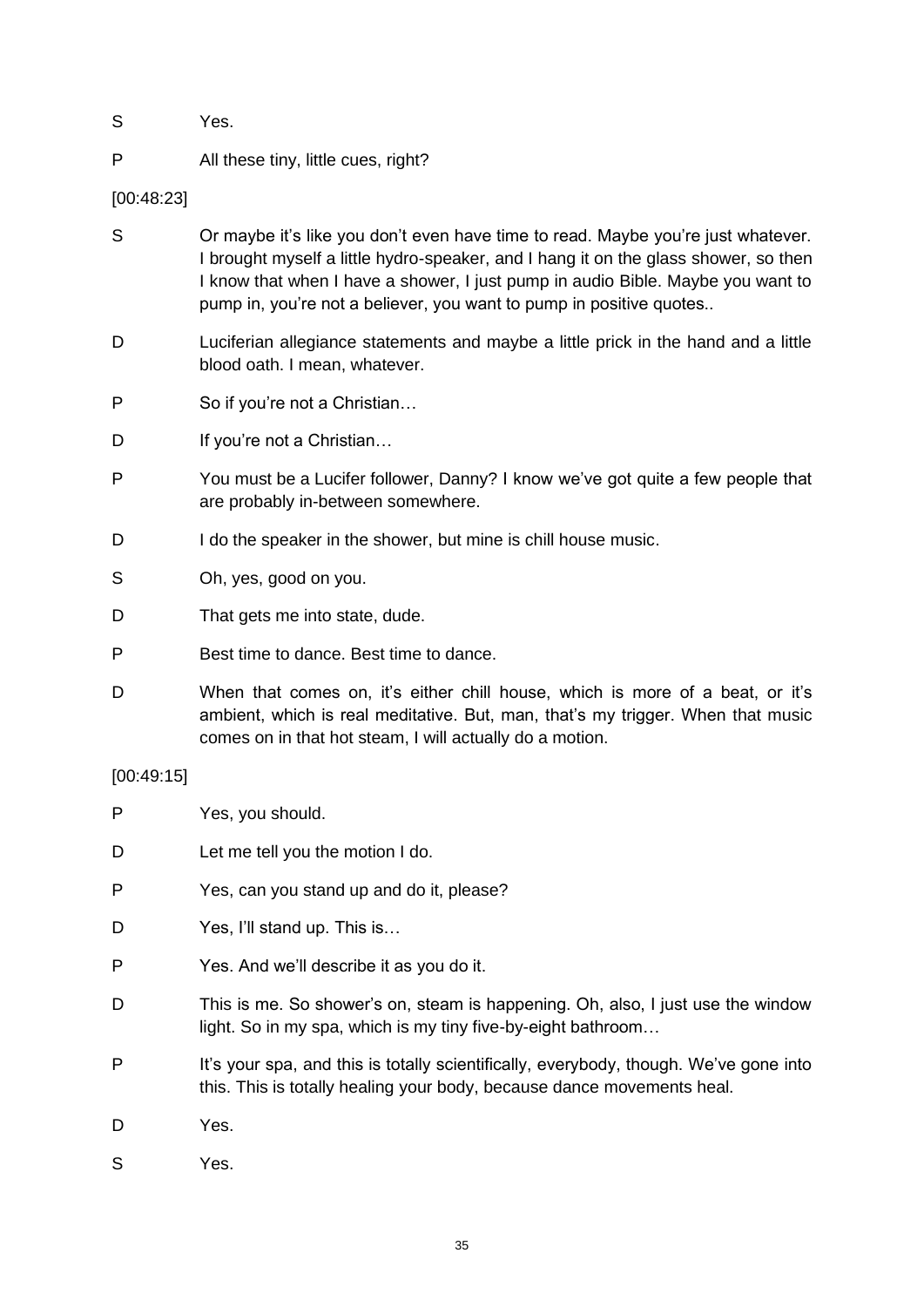- P Music heals.
- D Heat therapy, etcetera.

[00:49:43]

- P Heat therapy. You've got like five different things going here, Dan.
- D I do. So only the beautiful 5,600K light from the sun coming in...
- P There you go, sun heals, okay.
- D Oh, yes, bring in the sunlight. None of this yellow to conflict with it.
- P No.
- D And I imagine, because, for me, I always have 67 things in this cloud that's swirling around me that I have to maintenance and…
- P In your brain, yes.
- D And instead of writing it all down, I just think of it constantly in an anxious psychosis, right.
- P Yes.
- D Instead of just handling it like a businessperson, I have to just keep it on my chest and freak. And so what I do is I take my hands spread out, and in them are all of those 67 things.
- P Yes?
- D And then I start to move my hands from spread out...

#### [00:50:35]

- P Hey, everybody, he's moving his arms together.
- D Closer in, closer in, as if I'm showing you how big the fish I caught was, but then I'm getting smaller and smaller…
- P They're now at his chest.
- D Right, and so I bring it all in until my hands touch together like in a prayer motion.
- P Oh, there you go, Dan. Give it to God.
- D And what I do is I, I do this every day, I haven't even told anybody this, except my wife…
- P The World of Dan, the Hidden World of Dan.
- D The Hidden World of Dan. Narrated by Morgan Freeman. Okay...
- P In your dreams!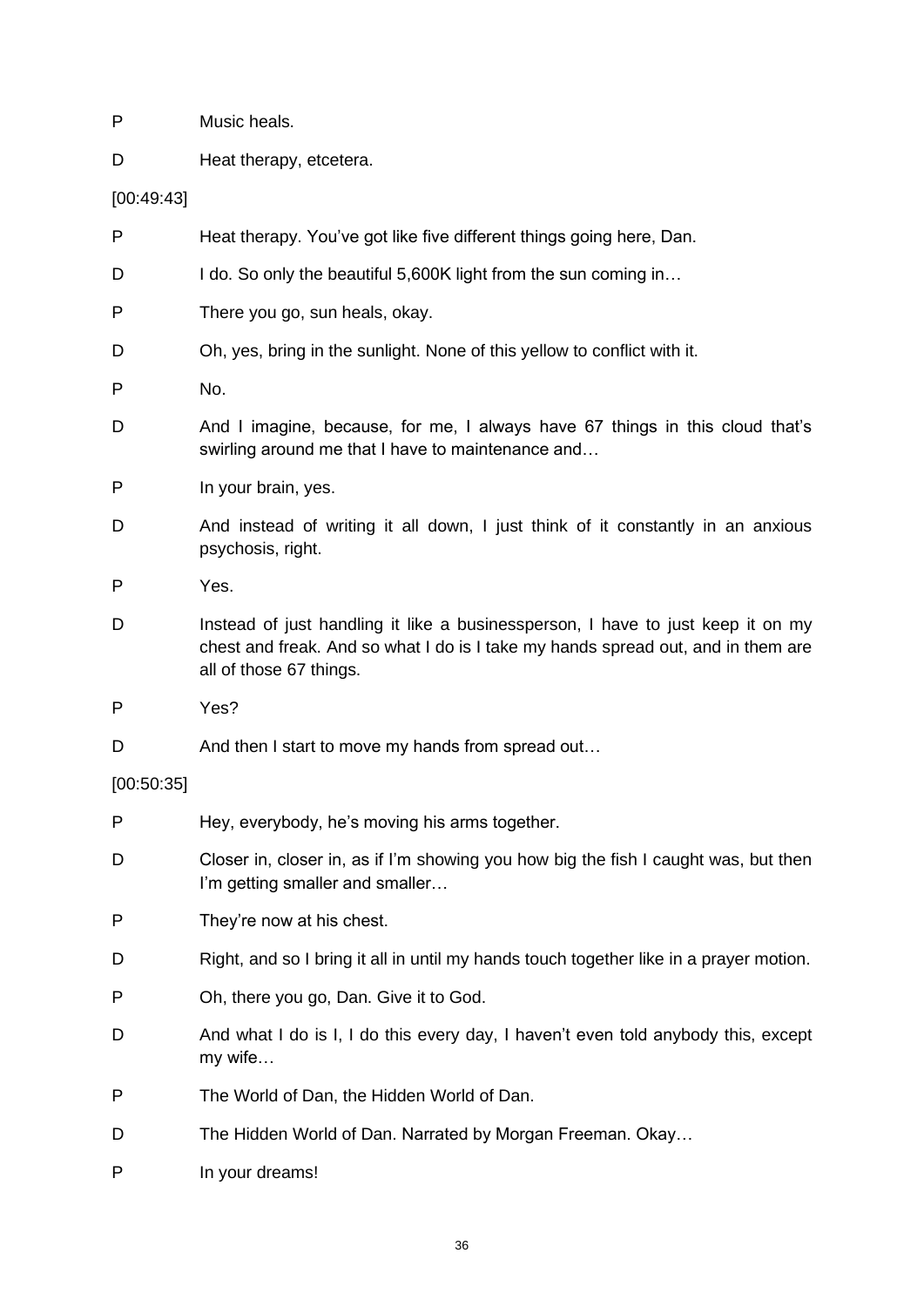D And so when the hands come together, I imagine that I have compressed all those things into this laser, one focal… And I decide in that moment, I've already decided in my brain that when my hands touch, I'm going to have come to the conclusion of the one thing I need to accomplish today.

[00:51:23]

- P Yes.
- D So rather than all the various things of connecting with every member of the family and returning the email and getting back to this person, and securing the flight, or whatever it is, just what's the one thing I need to accomplish? And that one thing is in this, I don't know why it's green, it's in this green laser that is just pointed at my future and my goals and who I am and what I'm doing on this planet. And then I just, when spa time's over, I just go do that one thing.
- P But do you do a movement, a jive too?
- D Sometimes there's some dancing.
- P Yes.
- D Oh, yes. It all depends on how deep we want to go.
- P No, but, you see, that's good, because you're visualising and you're utilising all of these things.
- S Because it's seeing, he's seeing something...
- P He's seeing.

#### [00:52:04]

- S And that…
- D Yes.
- P But we don't have time, so it's going to have to be a Part 2. But here's one thing, we'll get into all the visual cues, because there's a bunch of practical ones for the journey. But before we get into the ones for our physical Trim Healthy Mama journeys next PODdy, I want to tell you a little story about me and how powerful visual things are for habits. So I had brought these two awesome Bibles, because I find that I need God's word, at least one scripture, before I go to bed, because, naturally, I'm like Danny, we could get night anxiety in our own flesh. So I, basically, have to put on the mind of Christ and ruminate on scriptures, and it just calms, it gives me such peace throughout the night. But I brought this awesome, leather-bound New King James Bible, plus a Passion Bible, and I'll go back between.The two of them are always by my bed, right, the last thing I did before I would sleep, just open to a psalm and just open and see something. And it would just penetrate my soul throughout the night.
- S Yes.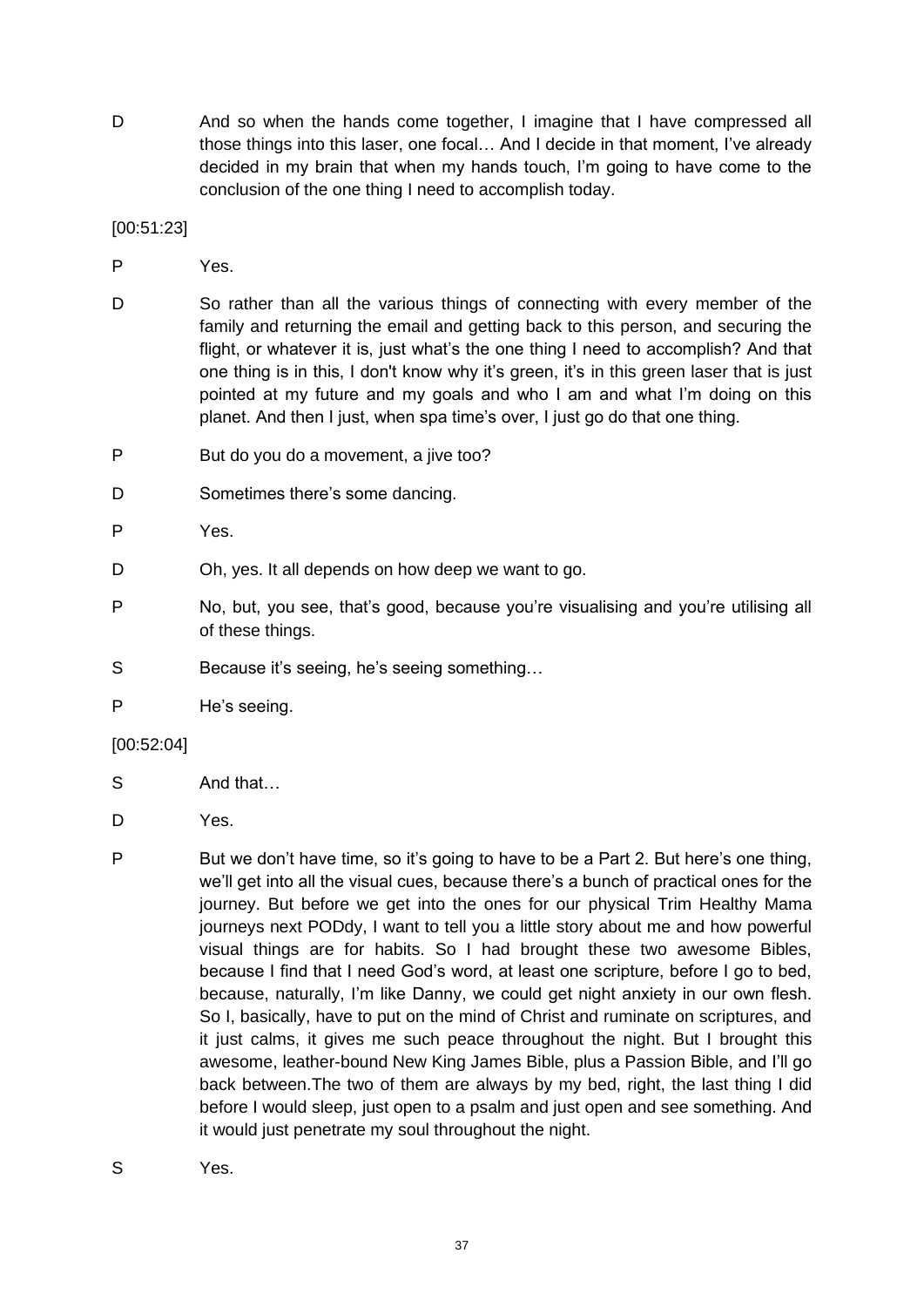# [00:53:02]

- P Well, one of my kids, or me, I don't know, I'm blaming kids, I've blamed every single one of them, has taken my Bibles. The last couple of weeks, I can't find them anywhere.
- D Oh, they do. They lose all your stuff.
- P So I took Autumn's. Yes, she didn't like that.
- D It's probably her, and she probably stole it.
- S Don't you love these Bible thieves?
- P Yes, but I don't know what happened.
- S It's really biblical.
- D I know.
- P I took them someplace, I put them in some cupboard.
- S It's really...
- D How ironic.
- P But they're not by my bed. Well, let me tell you, I am not getting my Bible reading done, nothing. Nothing is happening. And then my night-times have been… Oh,I just need my Bible back, folks.

#### [00:53:33]

- S Remember, I came back from Australia, Pearl, I was just such a fighter? Remember?
- P Yes! You were a fighter.
- S I'd gone from being the pure in heart to the fighter, like sensitive and taking everything personal. Remember? Because I couldn't download my Bible over there on my phone. I had no service.
- P I know. Well, I've been a couple of weeks without the good old Word every night. I snatch it on the internet sometimes during the day. But I tell you, it does change ourselves. The Word renews our minds.
- S Yes.
- P Just recently I was telling you about it, Serene, oh, we've got some… I guess whenever you're a brand or people who put yourself out there in the public, you've got people that hate you…
- S Yes.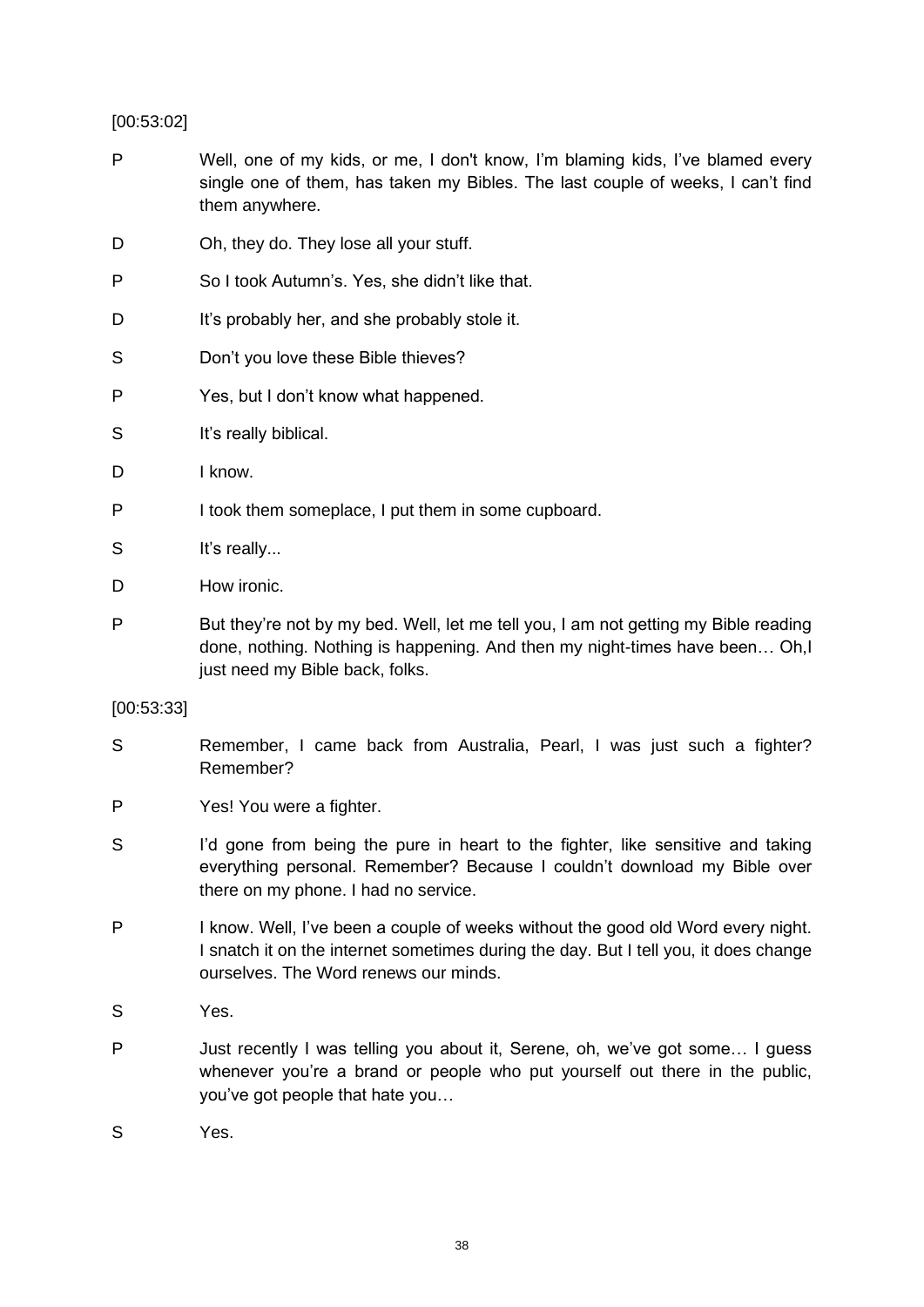P I mean, we've had bloggers... Remember the ones that said that stevia causes abortions and we know it, and…

[00:54:16]

- S And that we were killing all the babies?
- P Yes.
- S Yes.
- P Well, those people still don't like us, and they're… I was getting real anxiety about it all. It's like, what if there are enough blogposts that can really harm our brand, and the lies, and what can we do about it? And I was just telling all this to Charlie, and he was like, Pearl, Jesus had so many people hating Him. Why are you caring? Bless those…
- D Haters, don't hate.
- P Bless those who persecute you, Pearl.
- S Yes.
- P We don't know what's going on in their lives.
- S Yes.
- P But because I wasn't having the Word renew our mind, I was full of fear, full of anxiety, whereas I just need… And he reminded me of the Word. I was like, yes…

#### [00:54:54]

- S He's such a Word guy.
- P Oh, yes, okay, we live in a different mindset.
- S Yes.
- P God tells us to think differently.
- S Yes.
- P I have to put on a new mindset and think differently about that. So, yes, I need my Bible next to my bed. I'm going to have to order a new one.
- S It's a cue.
- D **Let them drink the Haterade**
- P Yes.
- D To quote the prophet, if you only have 12 haters, you need to figure out how to get to 13 by noon.